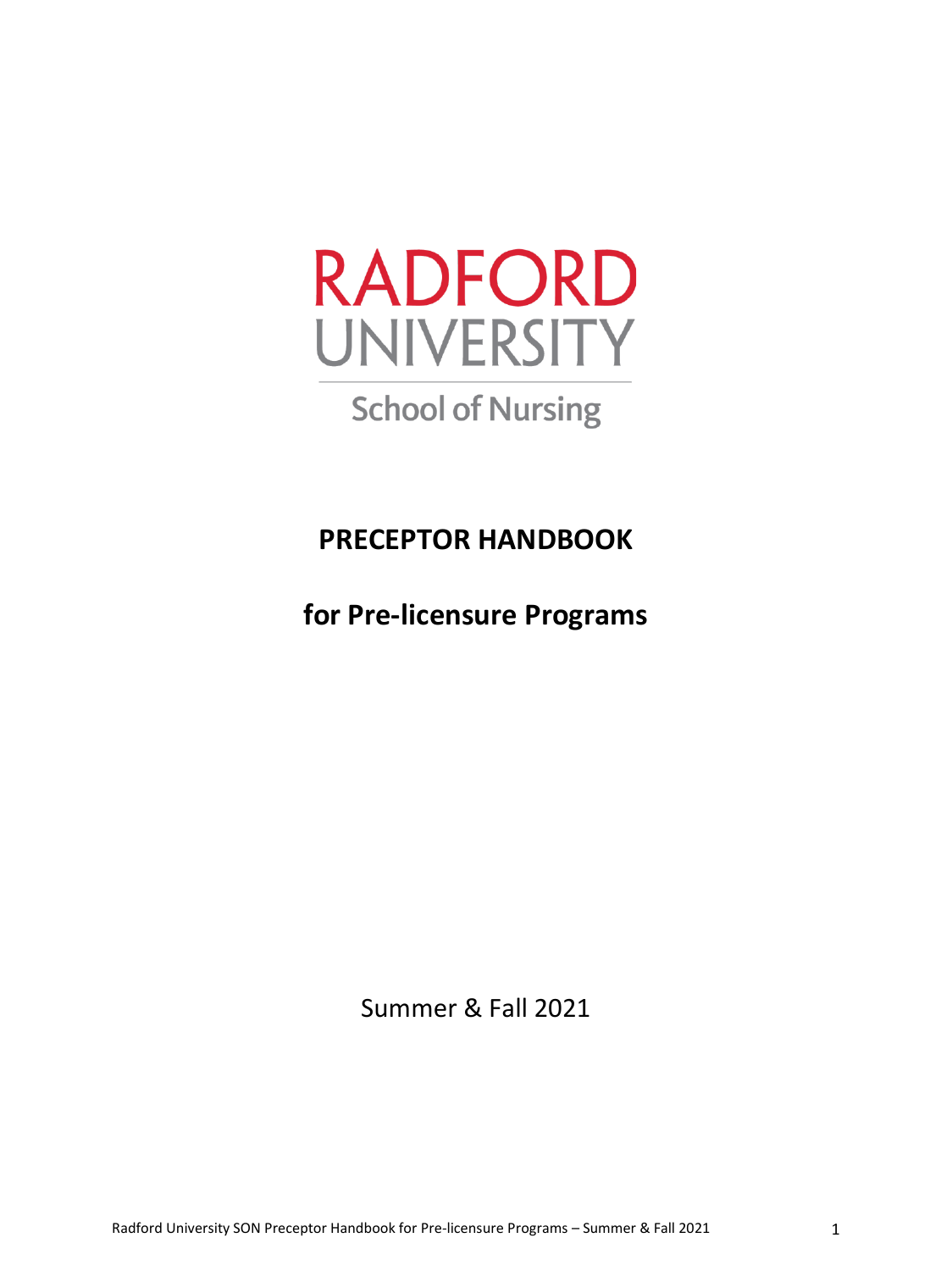#### **TABLE OF CONTENTS**

| $\bullet$ |  |
|-----------|--|
|           |  |
| $\bullet$ |  |
|           |  |
|           |  |
|           |  |
|           |  |
|           |  |
|           |  |
|           |  |
|           |  |
|           |  |
|           |  |
|           |  |
|           |  |
|           |  |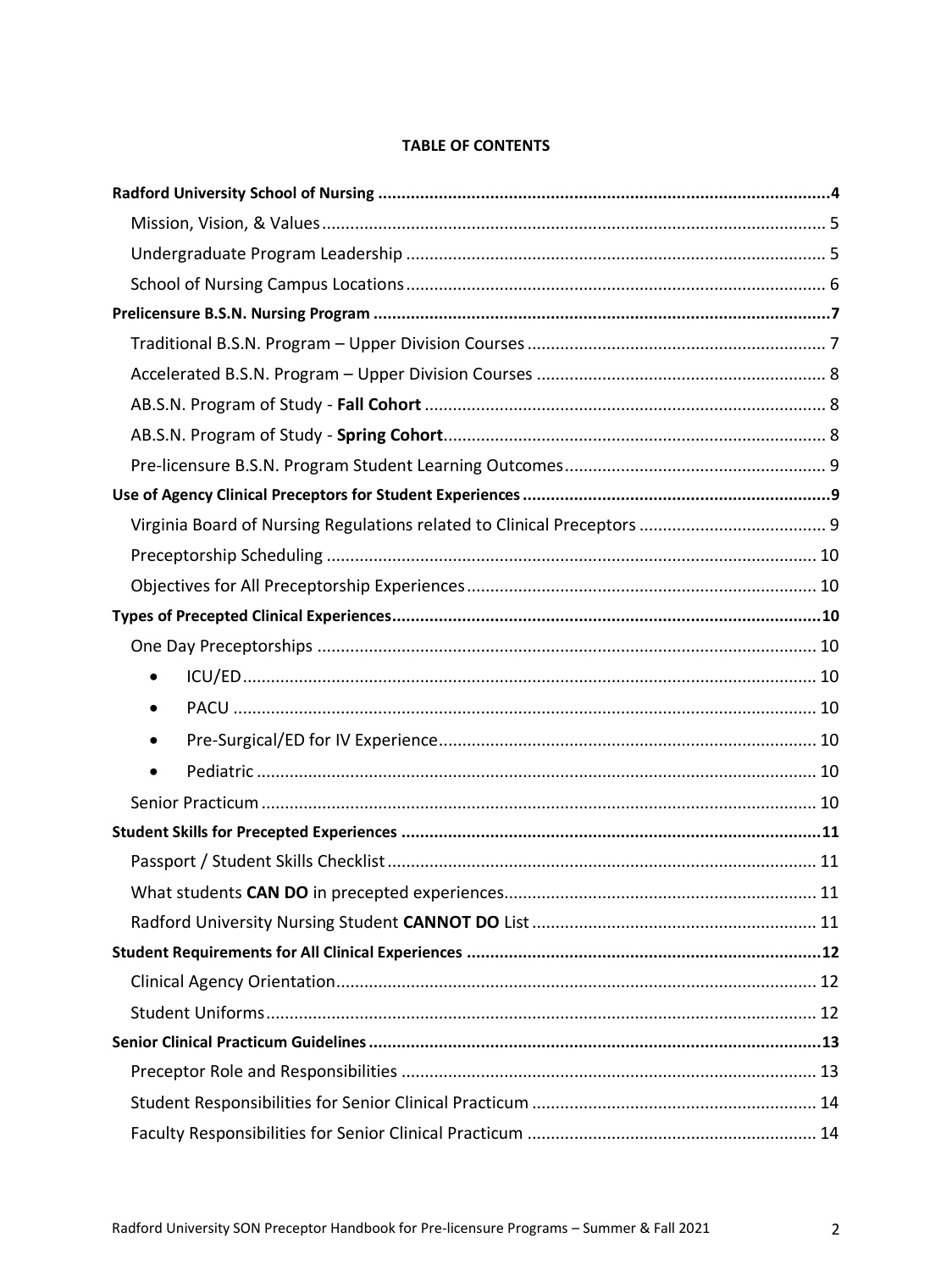| $\bullet$                                                                  |  |
|----------------------------------------------------------------------------|--|
| Placement Agreement Between Clinical Preceptor and Student 15<br>$\bullet$ |  |
|                                                                            |  |
|                                                                            |  |
|                                                                            |  |
|                                                                            |  |
|                                                                            |  |
|                                                                            |  |
|                                                                            |  |
|                                                                            |  |
|                                                                            |  |
|                                                                            |  |
|                                                                            |  |
|                                                                            |  |
|                                                                            |  |
|                                                                            |  |
| Students CAN DO the following during PACU Precepted Experiences 18         |  |
|                                                                            |  |
|                                                                            |  |
|                                                                            |  |
|                                                                            |  |
|                                                                            |  |
|                                                                            |  |
|                                                                            |  |
|                                                                            |  |
|                                                                            |  |
|                                                                            |  |
|                                                                            |  |
|                                                                            |  |
|                                                                            |  |
|                                                                            |  |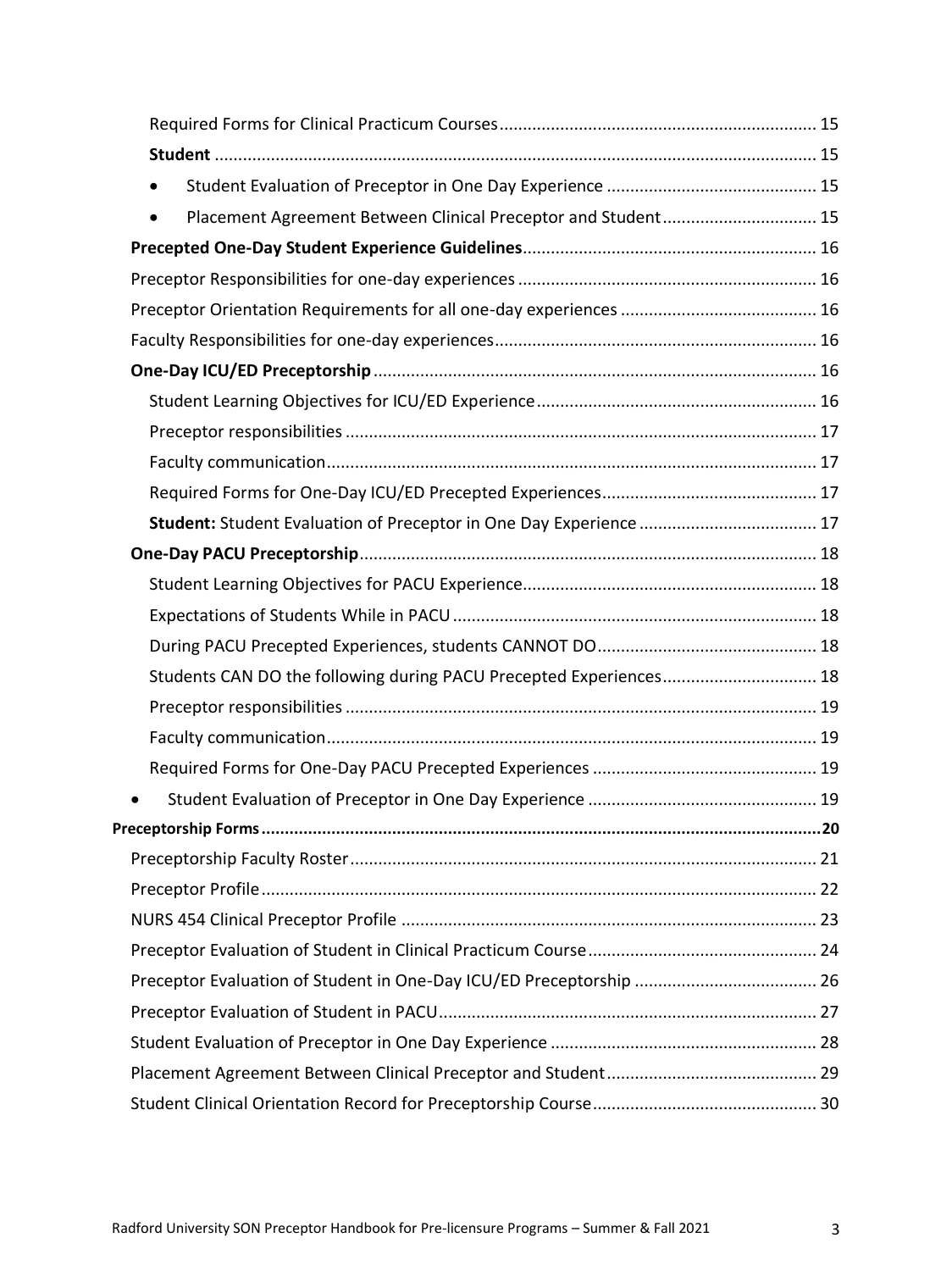<span id="page-3-0"></span>The Radford University School of Nursing has a rich history of rigor and merit that prepares students to become vital, confident, highly skilled professionals on the fast-paced front lines of the healthcare industry. Graduates of our accredited nursing programs work every day across the region, the Commonwealth of Virginia, and beyond to improve and maintain the good health of our families, friends and neighbors.

#### Undergraduate Programs

On the main campus in Radford, the programs are structured as traditional journeys to a degree, with students entering as pre-nursing majors during their first year, then applying to the School of Nursing as they gain experience. This path allows students to explore academic opportunities and enjoy a traditional college life on campus. Located alongside the New River, this location offers a small-town feel in the Heart of the New River Valley, while offering ample opportunities in and around the classroom.

Radford University Carilion (RUC), located in Roanoke, VA, pairs mountain views with a more urban environment. This campus offers two routes to a nursing degree. First, a traditional B.S.N. program allows students to enter the nursing program from day one of admission, with a qualification requirement to enter upper division nursing in the third year. The second route, the Accelerated B.S.N. program, offers a 16-month curriculum to applicants who hold a bachelor's degree in another field. Specific prerequisites for the accelerated program are required for admission.

We are also proud to welcome students to our online campus. We work with wonderful Registered Nurses that have completed their preparation for licensure through an Associate's Degree and are now joining us for their Bachelor's degree. The RN-to-B.S.N. program is especially designed for working nurses in a flexible seven-week term format. Students complete all of their courses online and within their own community.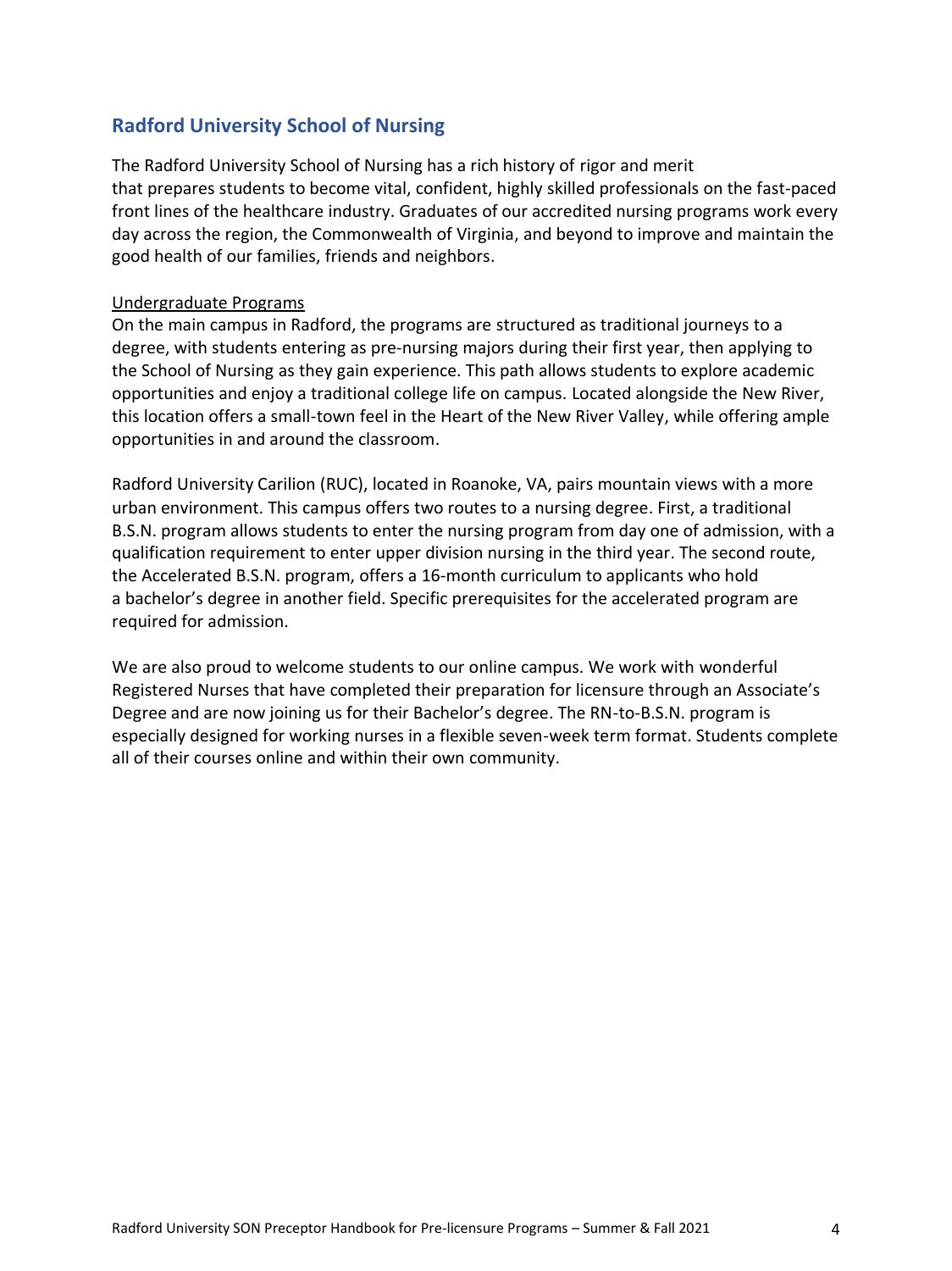#### <span id="page-4-0"></span>Mission, Vision, & Values

#### **Vision Statement**

*Blending the art and science of nursing to prepare enlightened, compassionate professionals who will meet the diverse needs of the local and global community.*

#### **Mission Statement**

*Radford University School of Nursing is committed to excellence in the development of professional nurses to meet changing local and global health care needs through education, research, practice, and community engagement.*

#### **Core Values**

- **Advocacy**: Intervening on behalf of vulnerable populations to address ethical issues, care needs, and resources
- **Caring**: Showing compassion for others in an altruistic manner through presence and a holistic practice
- **Cultural humility**: Honoring traditions and spiritual beliefs through intentional engagement and openness to promote acceptance of those in our care
- **Excellence**: Using rigorous evidence-based methodologies to instill competency and inspire professionalism and accountability in our graduates
- **Interprofessionalism**: Utilizing interdisciplinary, collaborative practice and demonstrating respect to achieve the highest quality outcomes

#### <span id="page-4-1"></span>Undergraduate Program Leadership

#### **Dean and Professor, School of Nursing**

Dr. Johnnie Sue Wijewardane Waldron Hall, Radford University, Radford VA 24141 Radford University Carilion, Roanoke VA 24013 Office: 540-831-7700

#### **Associate Director of Undergraduate Programs**

Roanoke Higher Education Center Site Director

Dr. Sharla Cooper Associate Professor 307G Roanoke Higher Education Center, Roanoke VA 24016 office: 540-767-6188

#### **Radford University Main Campus Clinical Coordinator**

Becky Underwood Instructor Waldron Hall 314, Radford University, Radford VA 24142 Cell: 540-641-6329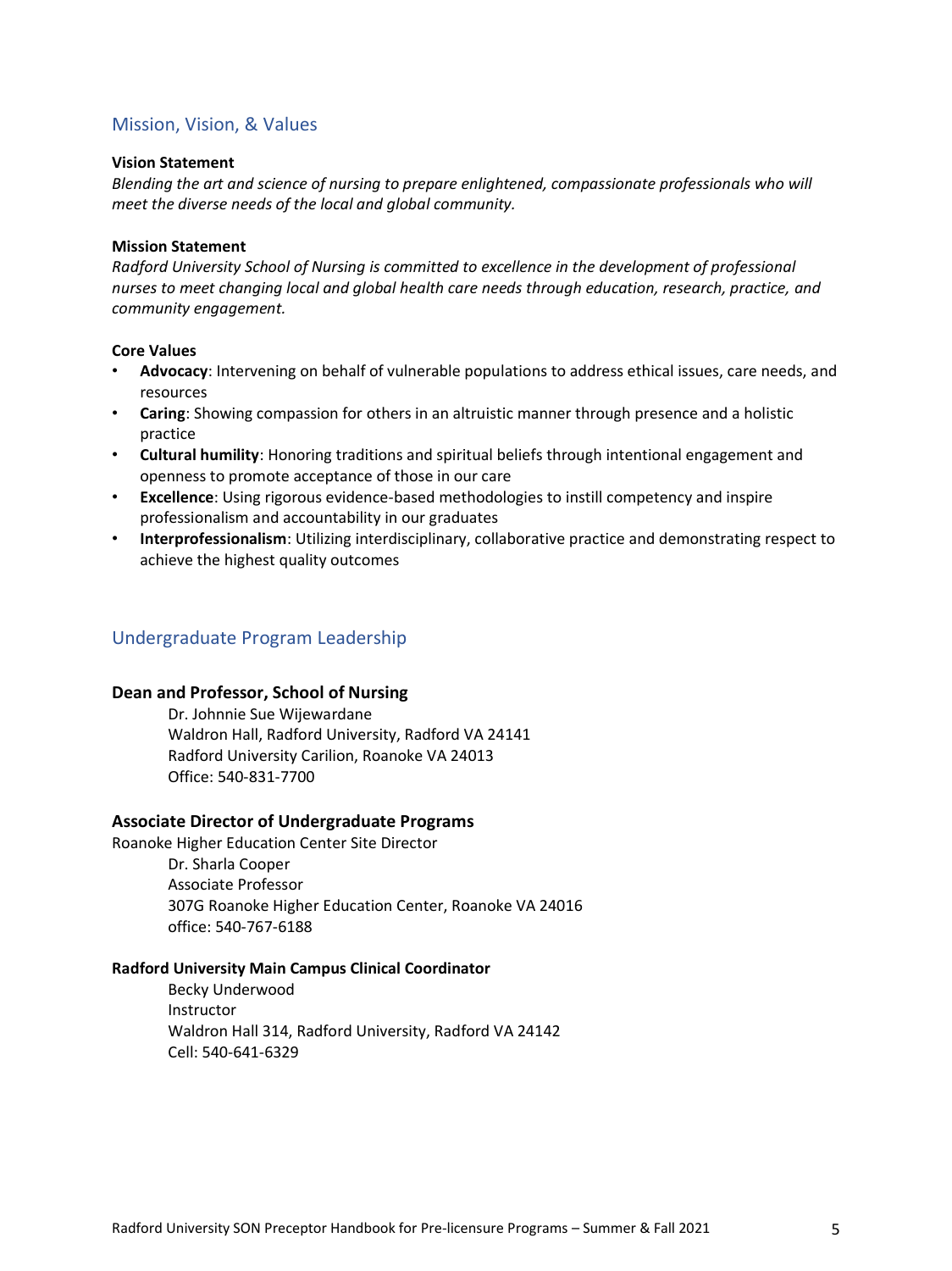#### Radford University Carilion (RUC) campus

#### **Accelerated B.S.N. Program Coordinator**

Dr. Tara Chitwood Assistant Professor Radford University Carilion Rm 1004, Roanoke VA 24013 Office: 540-224-4697

#### **RUC Traditional B.S.N. Program Coordinator**

Dr. Diedra Pennington Assistant Professor Radford University Carilion Rm 1020, Roanoke VA 24013 Office: 540-985-4032

#### <span id="page-5-0"></span>School of Nursing Campus Locations

#### **Main Campus – Radford University**

Waldron Hall - Third Floor Mailing Address: PO Box 6964, Radford VA 24142 Phone: 540-831-7741 Fax: 540-831-7746

#### **Radford University Carilion**

Roanoke Community Hospital - 10<sup>th</sup> Floor Mailing Address: 101 Elm Ave, Roanoke VA 24013 Phone: 540-985-8260 Fax: 540-224-4785

#### **Roanoke Higher Education Center**

Nursing Suite - 307G Mailing Address: 108 N Jefferson St, Roanoke VA 24016 Phone: 540-767-6182 Fax: 540-767-6179

#### **Clinical Simulation Centers (CSC)**

Main Campus CSC Cook Hall - Third Floor Radford VA 24142 Phone: 540-831-7175

Roanoke Higher Education Center CSC 108 N Jefferson St, Suite 104A Roanoke VA 24016 Phone: 540-767-6159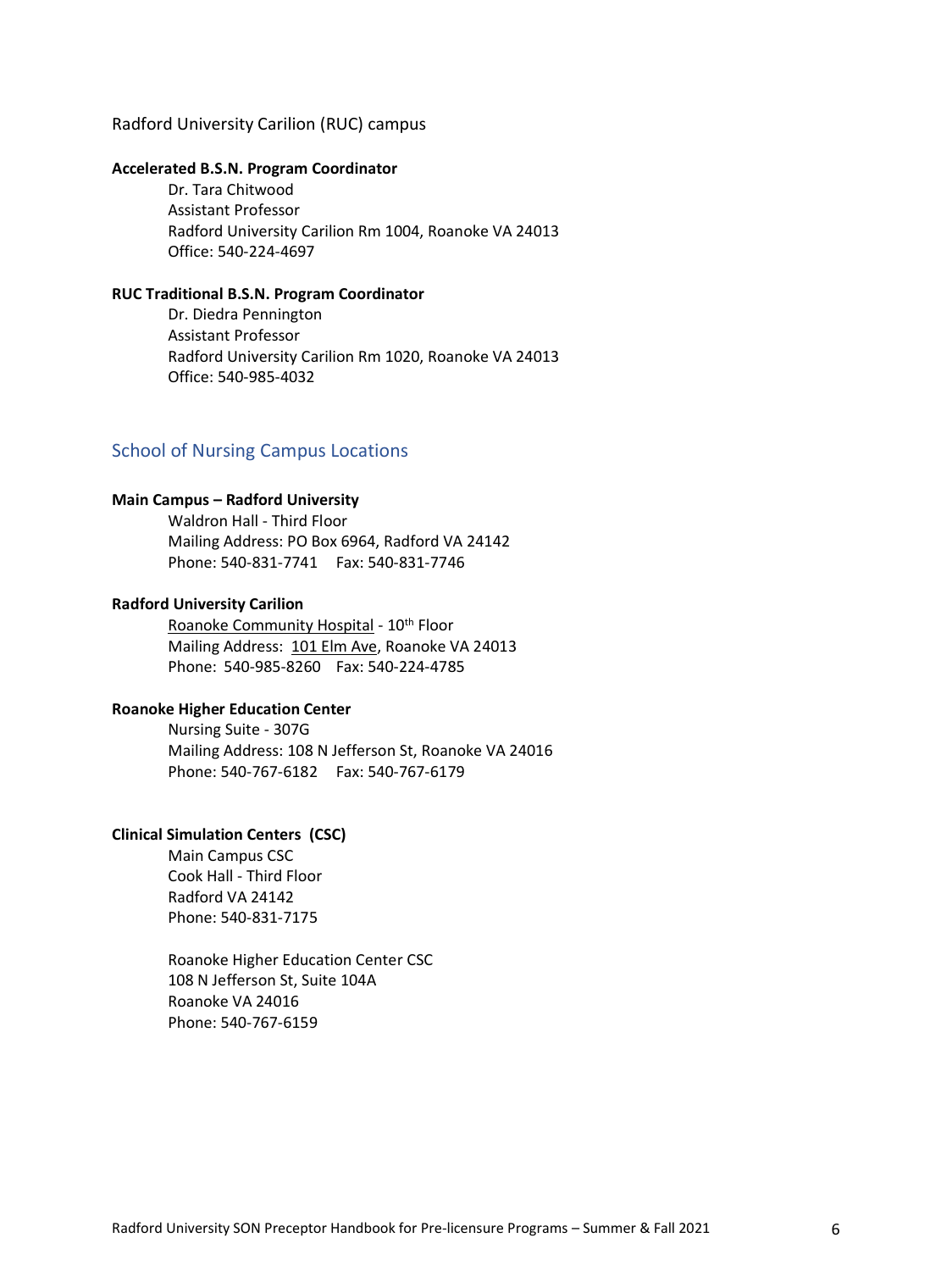# <span id="page-6-0"></span>**Prelicensure B.S.N. Nursing Program**

| <b>YEAR THREE</b> |                                     |   |                 |                                     |   |  |
|-------------------|-------------------------------------|---|-----------------|-------------------------------------|---|--|
|                   | <b>SEMESTER 5 (LEVEL 1 NURSING)</b> |   |                 | <b>SEMESTER 6 (LEVEL 2 NURSING)</b> |   |  |
| <b>NURS 340</b>   | <b>Health Assessment</b>            |   | <b>NURS 362</b> | <b>Nursing Research</b>             | 3 |  |
| <b>NURS 345</b>   | Found. of Nursing Practice          | 6 | <b>NURS 364</b> | Nursing of the Adult 1              | 6 |  |
| <b>NURS 352</b>   | <b>Mental Health Nursing</b>        |   | <b>NURS 366</b> | <b>Nursing-Childbearing Family</b>  |   |  |
| <b>NURS 368</b>   | Pharmacology                        | 3 |                 |                                     |   |  |
| 17<br>ΤΩΤΑΙ       |                                     |   |                 | 14                                  |   |  |

# <span id="page-6-1"></span>Traditional B.S.N. Program – Upper Division Courses

| <b>YEAR FOUR</b>                                                           |                               |    |                 |                                 |    |  |
|----------------------------------------------------------------------------|-------------------------------|----|-----------------|---------------------------------|----|--|
| <b>SEMESTER 7 (LEVEL 3 NURSING)</b><br><b>SEMESTER 8 (LEVEL 4 NURSING)</b> |                               |    |                 |                                 |    |  |
| <b>NURS 443</b>                                                            | Nursing of Children           |    | <b>NURS 451</b> | <b>Community Health Nursing</b> | 5  |  |
| <b>NURS 444</b>                                                            | <b>Gerontological Nursing</b> |    | <b>NURS 453</b> | Leadership in Nursing           | 3  |  |
| <b>NURS 448</b>                                                            | Nursing of the Adult II       |    | <b>NURS 454</b> | <b>Nursing Practicum</b>        | 4  |  |
|                                                                            |                               |    | <b>NURS 457</b> | <b>Transition to Licensure</b>  | 2  |  |
|                                                                            | TOTAL                         | 15 |                 | TOTAL                           | 14 |  |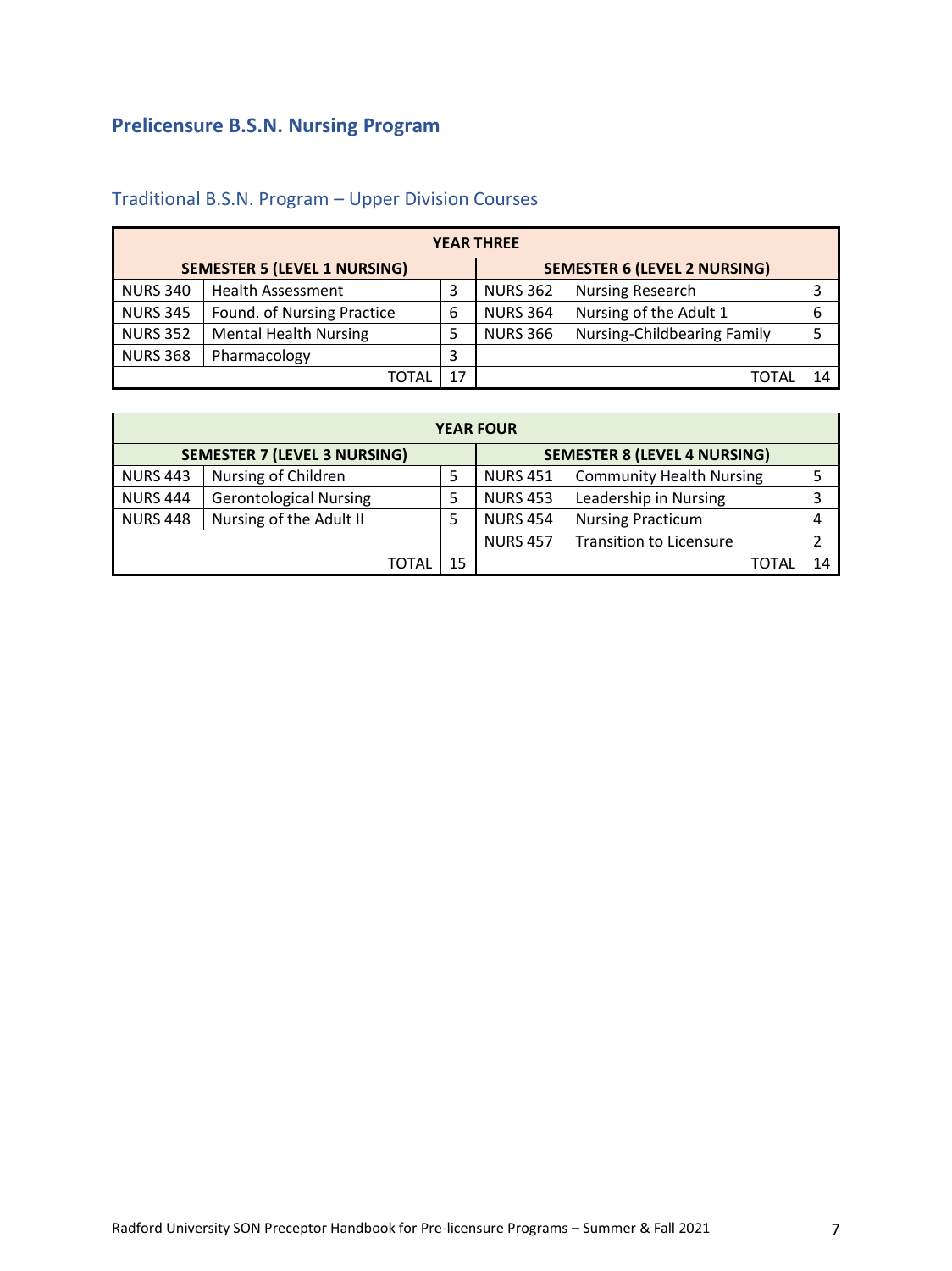# <span id="page-7-0"></span>Accelerated B.S.N. Program – Upper Division Courses

|                 | <b>FALL SEMESTER 1</b><br><b>SPRING SEMESTER</b>              |    |                  |                                                 |    |
|-----------------|---------------------------------------------------------------|----|------------------|-------------------------------------------------|----|
| <b>IPE 401</b>  | Foundations of IP Leadership                                  | 2  | <b>IPE 402</b>   | Found of IP Leadership II                       |    |
| <b>NURS 300</b> | Pharmacology                                                  | 3  | <b>NURS 314</b>  | Nursing Process in<br>Psychiatric/Mental Health |    |
| <b>NURS 301</b> | Dosage Calculation                                            |    | <b>NURS 317</b>  | <b>Nursing Process in Gerontology</b>           |    |
| <b>NURS 303</b> | <b>Foundations of Professional</b><br><b>Nursing Practice</b> | 3  | <b>NURS 354</b>  | Nursing Process Applications for<br>AB.S.N. I   |    |
| <b>NURS 340</b> | <b>Health Assessment</b>                                      | 4  | <b>NURS 358C</b> | Clinical Practicum for AB.S.N. I                | Δ  |
| <b>NURS 351</b> | Prof Nursing Skills for AB.S.N.                               |    | <b>NURS 410</b>  | Research Applications in Healthcare             |    |
|                 | ΤΟΤΑΙ                                                         | 16 |                  | ΤΟΤΑΙ                                           | 17 |

# <span id="page-7-1"></span>AB.S.N. Program of Study - **Fall Cohort**

| <b>SUMMER SEMESTER</b> |                                                     |               | <b>FALL SEMESTER 2</b> |                                                        |    |
|------------------------|-----------------------------------------------------|---------------|------------------------|--------------------------------------------------------|----|
| <b>NURS 320</b>        | Informatics and Technology in<br><b>Health Care</b> | 3             | <b>NURS 423</b>        | Community and Population Health                        |    |
| <b>NURS 334</b>        | Nursing Process of the Childbearing<br>Family       | $\mathfrak z$ | <b>NURS 461</b>        | Nursing Process Applications for<br>AB.S.N. III        |    |
| <b>NURS 336</b>        | Nursing Process for Children                        | $\mathcal{P}$ | <b>NURS 457</b>        | Professional Nursing Practice for<br>AB.S.N.           |    |
| <b>NURS 361</b>        | Nursing Process Applications for<br>AB.S.N. II      | 3             | <b>NURS 471</b>        | Leadership and Health Policy in<br>Nursing for AB.S.N. |    |
| <b>NURS 369C</b>       | Clinical Practicum for AB.S.N. II                   | 4             | <b>NURS 479C</b>       | Clinical Practicum for AB.S.N. III                     |    |
|                        | <b>TOTAL</b>                                        | 14            |                        | ΤΟΤΑΙ                                                  | 16 |

# <span id="page-7-2"></span>AB.S.N. Program of Study - **Spring Cohort**

|                 | <b>SPRING SEMESTER 1</b>                        |    | <b>SUMMER SEMESTER</b> |                                                     |    |
|-----------------|-------------------------------------------------|----|------------------------|-----------------------------------------------------|----|
| <b>INDS 100</b> | Introduction to Healthcare Delivery<br>Systems  |    | <b>IPE 200</b>         | Fundamentals of Teamwork (online)                   |    |
| <b>NURS 300</b> | Pharmacology                                    | 3  | <b>NURS 314</b>        | Nursing Process in<br>Psychiatric/Mental Health     |    |
| <b>NURS 301</b> | Dosage Calculation                              | 1  | <b>NURS 317</b>        | <b>Nursing Process in Gerontology</b>               |    |
| <b>NURS 303</b> | Foundations of Professional Nursing<br>Practice | 3  | <b>NURS 320</b>        | Informatics and Technology in<br><b>Health Care</b> |    |
| <b>NURS 340</b> | <b>Health Assessment</b>                        | 3  | <b>NURS 354</b>        | Nursing Process Applications for<br>AB.S.N. I       |    |
| <b>NURS 351</b> | Prof Nursing Skills for AB.S.N.                 | 4  | <b>NURS 358C</b>       | Clinical Practicum for AB.S.N. I                    |    |
|                 | ΤΟΤΑL                                           | 15 |                        | TOTAI                                               | 16 |

|                  | <b>FALL SEMESTER</b>                          |               | <b>SPRING SEMESTER 2</b> |                                                        |    |
|------------------|-----------------------------------------------|---------------|--------------------------|--------------------------------------------------------|----|
| <b>NURS 334</b>  | Nursing Process of the Childbearing<br>Family |               | <b>NURS 423</b>          | Community and Population Health                        |    |
| <b>NURS 336</b>  | Nursing Process for Children                  | $\mathcal{P}$ | <b>NURS 457</b>          | Professional Nursing Practice for<br>AB.S.N.           |    |
| <b>NURS 361</b>  | Nursing Process Applications for<br>AB.S.N.II | 3             | <b>NURS 461</b>          | Nursing Process Applications for<br>AB.S.N. III        |    |
| <b>IPE 350</b>   | IP Healthcare Exploration (online)            | $\mathfrak z$ | <b>NURS 471</b>          | Leadership and Health Policy in<br>Nursing for AB.S.N. |    |
| <b>NURS 369C</b> | Clinical Practicum for AB.S.N. II             | 4             | <b>NURS 479C</b>         | Clinical Practicum for AB.S.N. III                     |    |
| <b>NURS 410</b>  | Research Applications in Healthcare           | 3             |                          |                                                        |    |
|                  | TOTAL                                         | 16            |                          | ΤΟΤΑΙ                                                  | 16 |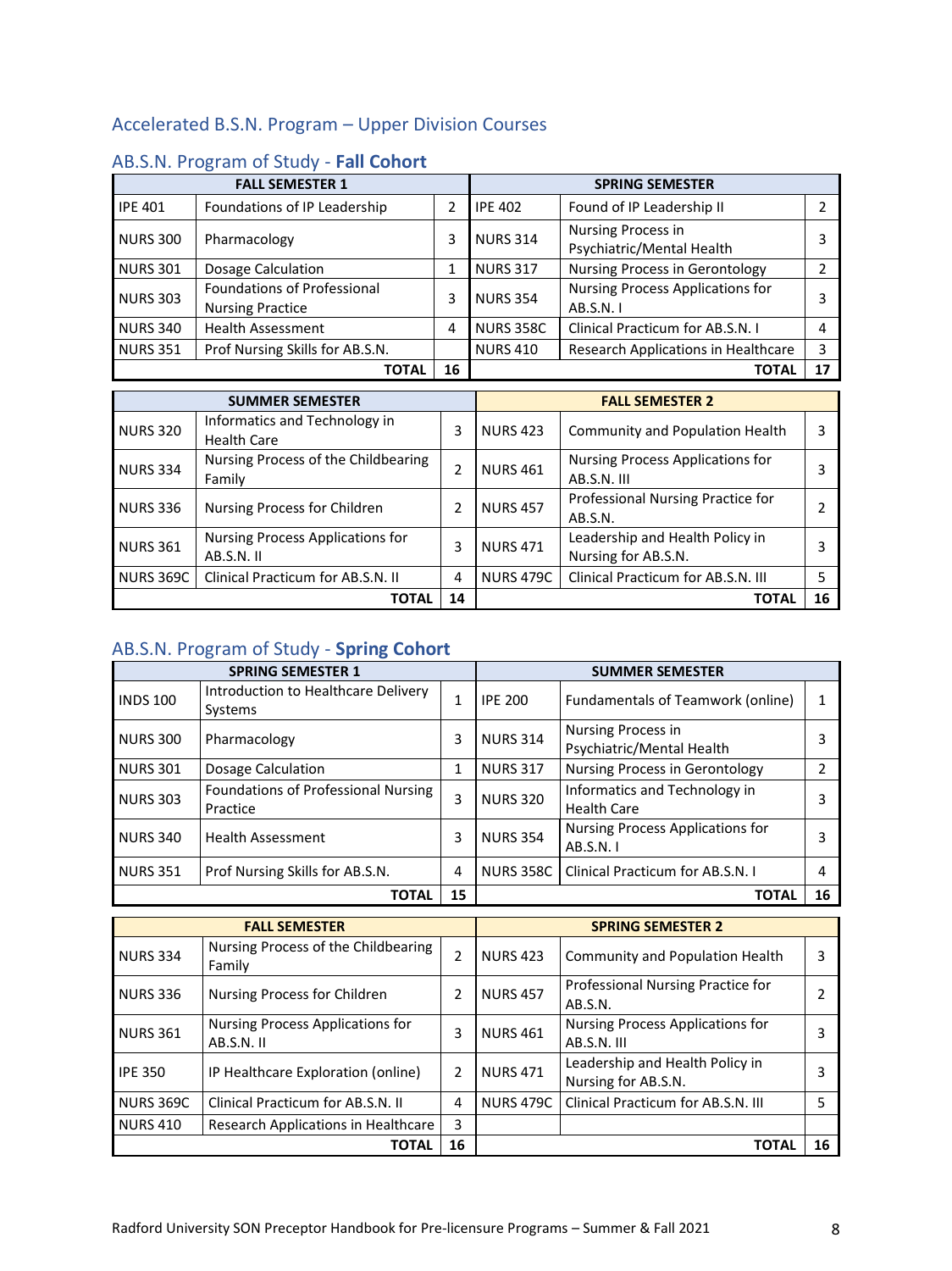# <span id="page-8-0"></span>Pre-licensure B.S.N. Program Student Learning Outcomes

- 1. Integrate life-long learning strategies into professional nursing practice.
- 2. Assume leadership role within complex healthcare systems to promote holistic health and diverse populations.
- 3. Utilize evidence-based processes in collaboration with other members of the healthcare team to improve nursing practice and healthcare outcomes.
- 4. Utilize technology and information systems to enhance clinical decision making.
- 5. Advocate for policies and legislation that promote a safe, affordable, patient-centered healthcare environment.
- 6. Utilize effective communication strategies to create a positive professional work environment.
- 7. Collaborate in the design, implementation, and evaluation of a health promotion program.
- 8. Exemplify the core values of nursing as a collaborative member of the healthcare team.
- 9. Facilitate coordination of care within a variety of healthcare settings.

# <span id="page-8-1"></span>**Use of Agency Clinical Preceptors for Student Experiences**

#### <span id="page-8-2"></span>Virginia Board of Nursing Regulations related to Clinical Preceptors

Radford University School of Nursing adheres to the definition of preceptorships set forth by the Virginia Board of Nursing (regulations revised September 20, 2018).

#### *18VAC90-27-110. Clinical practice of students.*

*Clinical preceptors may be used to augment the faculty and enhance the clinical learning experience. Faculty shall be responsible for the designation of a preceptor for each student and shall communicate such assignment with the preceptor. A preceptor may not further delegate the duties of the preceptorship.*

*Preceptors shall provide to the nursing education program evidence of competence to supervise student clinical experience for quality and safety in each specialty area where they supervise students. The clinical preceptor shall be licensed as a nurse at or above the level for which the student is preparing. In utilizing preceptors to supervise students in the clinical setting, the ratio shall not exceed two students to one preceptor at any given time.* 

*Prior to beginning any preceptorship, the following shall be required:* 

- *Written objectives, methodology, and evaluation procedures for a specified period of time to include the dates of each experience.*
- *An orientation program for faculty, preceptors, and students.*
- *A skills checklist detailing the performance of skills for which the student has had facultysupervised clinical and didactic preparation; and*
- *The overall coordination by faculty who assume ultimate responsibility for implementation, periodic monitoring, and evaluation.*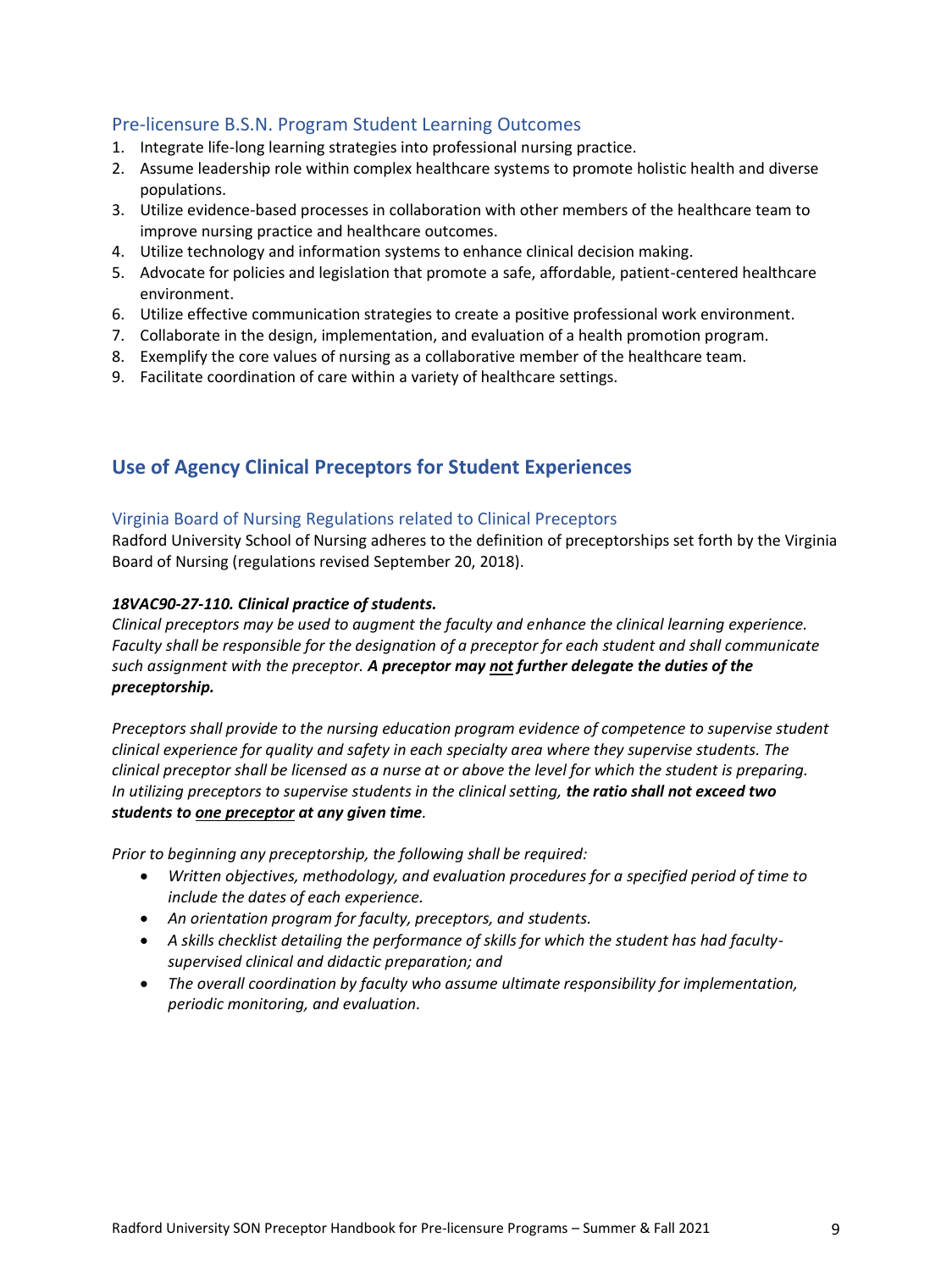# <span id="page-9-0"></span>Preceptorship Scheduling

- Faculty/staff from Radford University School of Nursing will contact the student clinical education representative at the health care agency to request and/or negotiate preceptors for student nurses.
- Students may not change preceptors without facility and clinical faculty approval.

#### <span id="page-9-1"></span>Objectives for All Preceptorship Experiences

Each type of student preceptorship experience has objectives which are derived from the School of Nursing's vision, mission, and core values and which facilitate achievement of the School's program outcomes and the Essentials of Baccalaureate Education (AACN). Additionally, the major topics and skills covered in courses with precepted experiences represent content found on standardized achievement examinations and the NCLEX-RN Test Plan. Current research and advances in theory and clinical practice also determine content.

## <span id="page-9-2"></span>**Types of Precepted Clinical Experiences**

There are two primary types of precepted experiences used for student clinical education. Each course providing precepted experiences has specific objectives, methodology of the experience, and evaluation procedures. Preceptors and students will be oriented prior to the start of a precepted experience, and course faculty will oversee the precepted experience, and provide guidance to the preceptor and student as needed.

#### <span id="page-9-3"></span>One Day Preceptorships

First, one day preceptorships are used to expose students to specific areas of nursing and to gain valuable skills and experiences. These one day preceptorships may be used in conjunction with other clinical rotations or serve as the student's primary clinical rotation for a course (e.g., NURS 448 Nursing of the Adult 2). Specific units/areas in which students may participate include:

- <span id="page-9-4"></span>• ICU/ED
- <span id="page-9-5"></span>• PACU
- <span id="page-9-6"></span>• Pre-Surgical/ED for IV Experience
- <span id="page-9-7"></span>• Pediatric

#### <span id="page-9-8"></span>Senior Practicum

The second type of precepted student experience is the Senior Practicum. This course is taken in the last semester of the student's nursing program in which he/she gains clinical experience by completing 168 hours with a preceptor, providing care for patients on the assigned unit. The two courses in the School of Nursing curriculum that represent this practicum are:

**Traditional B.S.N.**: NURS 454 Clinical Nursing Practicum **Accelerated B.S.N.**: NURS 479C Clinical Practicum for AB.S.N. III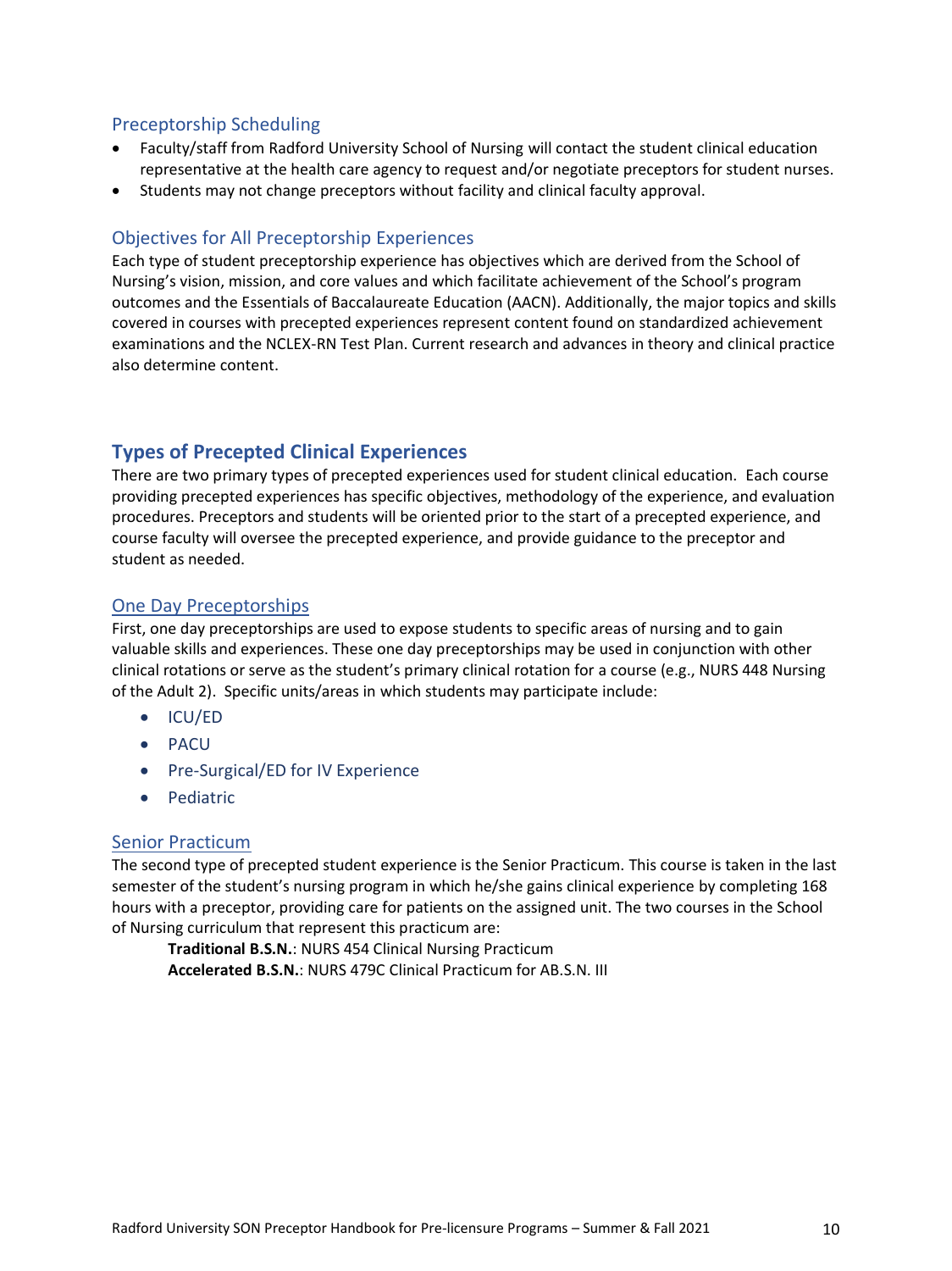# <span id="page-10-0"></span>**Student Skills for Precepted Experiences**

# <span id="page-10-1"></span>Passport / Student Skills Checklist

**Prior to the final semester of the program**, senior level prelicensure B.S.N. students have successfully completed faculty-supervised clinical, lab, and didactic preparation with skills lab return demonstration and check-off of the following clinical skills: All B.S.N. students will present at clinical rotations with a folder, referred to as the *Passport*, containing the student's cumulative skills checklist and documentation of all clinical hours obtained to date while in the Nursing program.

#### <span id="page-10-2"></span>What students **CAN DO** in precepted experiences

Students are able to perform interventions based on the skills they have demonstrated through facultysupervised clinical, lab, and didactic preparation with skills lab return demonstration. All skills checked off on the Passport can be done with the preceptor with the exception of those on the CANNOT DO list. The objectives for each experience are provided to the preceptor and will provide the core of the student experience.

#### <span id="page-10-3"></span>Radford University Nursing Student **CANNOT DO** List

**Students cannot perform any of the following** in any clinical setting:

- Hang Blood or blood products, including auto-transfusions.
- Go to the lab, sign for blood products and bring blood products to the unit.
- Hang or titrate critical drips (such as dopamine, heparin, nitroglycerine, Cardizem, insulin, etc.)
- Setup, set rate, adjust rate, or clear PCA pumps.
- Manipulate epidural pumps.
- Administer IV chemotherapy drugs.
- Be assigned to a patient in airborne isolation precautions requiring a fit tested mask. (students have not been fit tests for masks)
- Be assigned to a patient being treated with a radioactive implant.
- Take verbal, phone or written report from a physician, nurse practitioner or physician's assistant.
- Witness any consents.
- Perform any interventions the hospital unit does not permit nursing students to perform.
- Participate in bedside time outs.
- Initiate or discontinue restraints.
- Insert or remove any central line (including PICC, Vascath, Multi-med, Hickman, or Arterial line)
- Any intervention that the clinical agency does not allow students to perform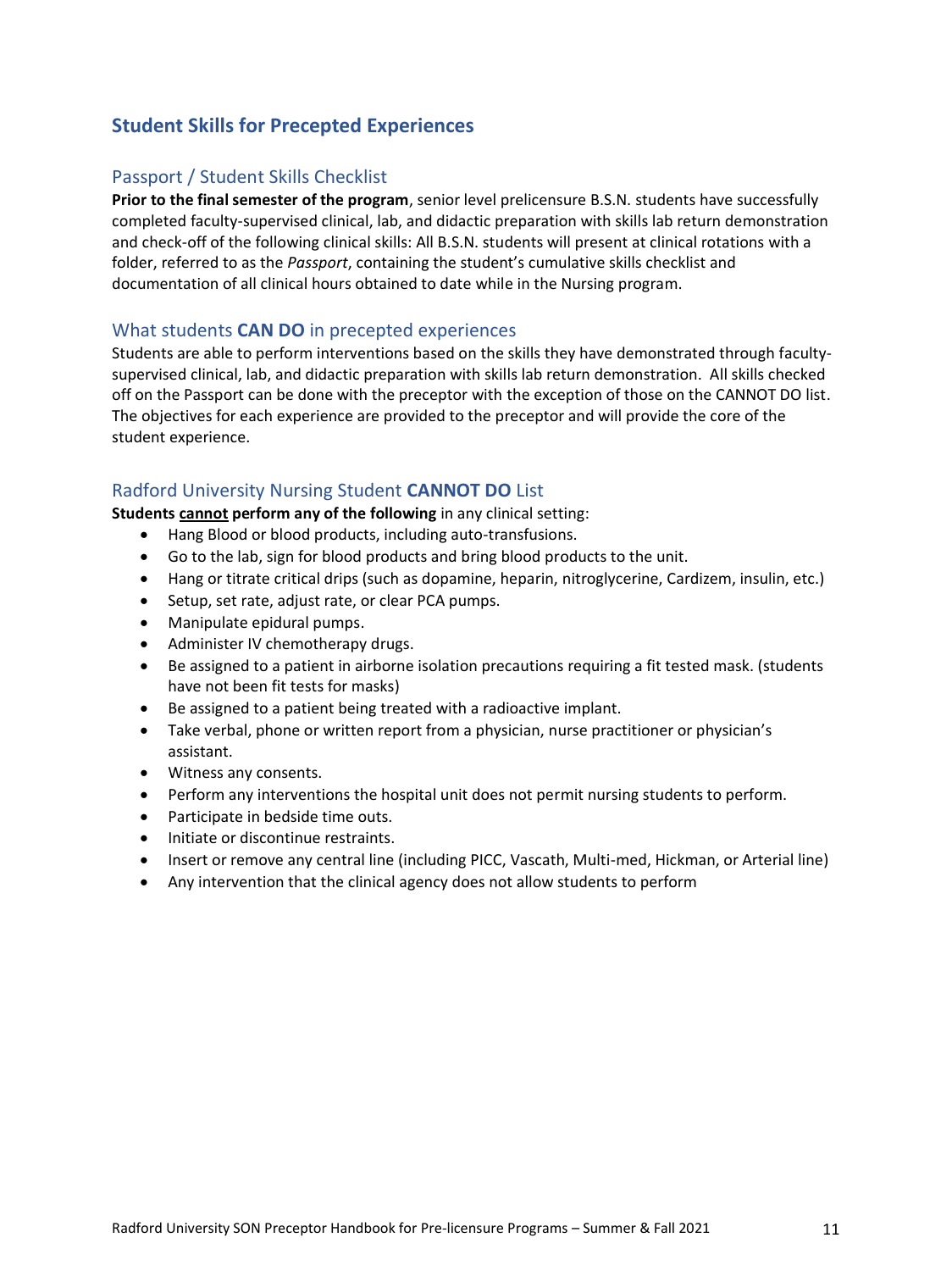# <span id="page-11-0"></span>**Student Requirements for All Clinical Experiences**

Pre-licensure Nursing students receive direct, hands-on experiences through participation in experiential learning activities (clinical rotations) at healthcare partner sites across the New River and Roanoke valleys and through simulated experiences at our state-of-the-art Clinical Simulation Centers. A minimum of 500 hours of direct client care, supervised by qualified faculty, is provided to our students as required by the Virginia Board of Nursing [\(Regulation 18VAC90-27-100\)](https://law.lis.virginia.gov/admincode/title18/agency90/chapter27/section100/).

#### <span id="page-11-1"></span>Clinical Agency Orientation

Nursing students are required to complete orientation and training at assigned clinical agencies throughout the nursing program. School of Nursing staff and faculty will notify students electronically and/or in person when and where orientation/training will be held (or if online training is to be utilized) and any associated due dates. Students may be required to complete online training when school is not in session because of agency deadlines. Students are expected to check email frequently and comply with the requests in the email. Some clinical agencies require an additional fee for clinical placements. The payment for clinical placements will go directly to the agency and will be the sole responsibility of the student.

Students who fail to complete live or online training as directed or who do not pay the agency/learning source fee for clinical placement/online simulations will be required to withdraw from the School of Nursing course requiring the clinical experience. All course withdrawals will count toward the School of Nursing policies on withdrawal and failure of a course. The only exception to this policy is an extenuating circumstance, such as a technical problem or emergency event out of the student's control.

#### <span id="page-11-2"></span>Student Uniforms

#### **The School of Nursing Uniforms are to be purchased from the Radford University Bookstore. You may purchase them online or in the store on campus.**

Radford University Bookstore Fairfax Street/Dalton Hall Radford, Virginia 24142 Barnes & Noble - Radford University; Phone: 540-831-5498, Fax: 540-831-6166

#### **You are to order the following uniforms:**

- Two Gray Cherokee Scrub Tops with Radford University Logo
- Two Gray Cherokee Scrub pants

Additional tops and pants may also be purchased. There may be times when you will have 3 clinical days in a row. If you only have 2 sets of scrubs, you will need to wash your uniform before the 3<sup>rd</sup> clinical day, if this isn't possible, you will need to have a 3<sup>rd</sup> set of scrubs.

- Gray Polo Shirt with Radford Logo Required as part of uniform in Nursing 352 (Level 1) clinical rotation. Polo shirt with Radford Logo must be purchased through the RU Bookstore.
- Black Scrub pants are to be worn with the Gray Polo Shirt when in the Nursing 352 clinical. The black scrub pants can be purchased any place and do not need to be a specific style. They are not available in the RU bookstore.
- Red or Gray Polo Shirt for Nursing 444 and Nursing 451 in Level 3 and
- Khaki or black pants can be worn with the Gray or Red Polo Shirt in these levels.
- Khaki or black pants can be purchased anyplace of your choosing. Pants must be made of material thick enough to prevent seeing undergarments through the fabric.
- Radford University School of Nursing Photo ID Name Tag. First name and middle initial only will appear on the name tag. (Will be purchased from RU ID Services at the opening of the semester).
- Additional items as desired.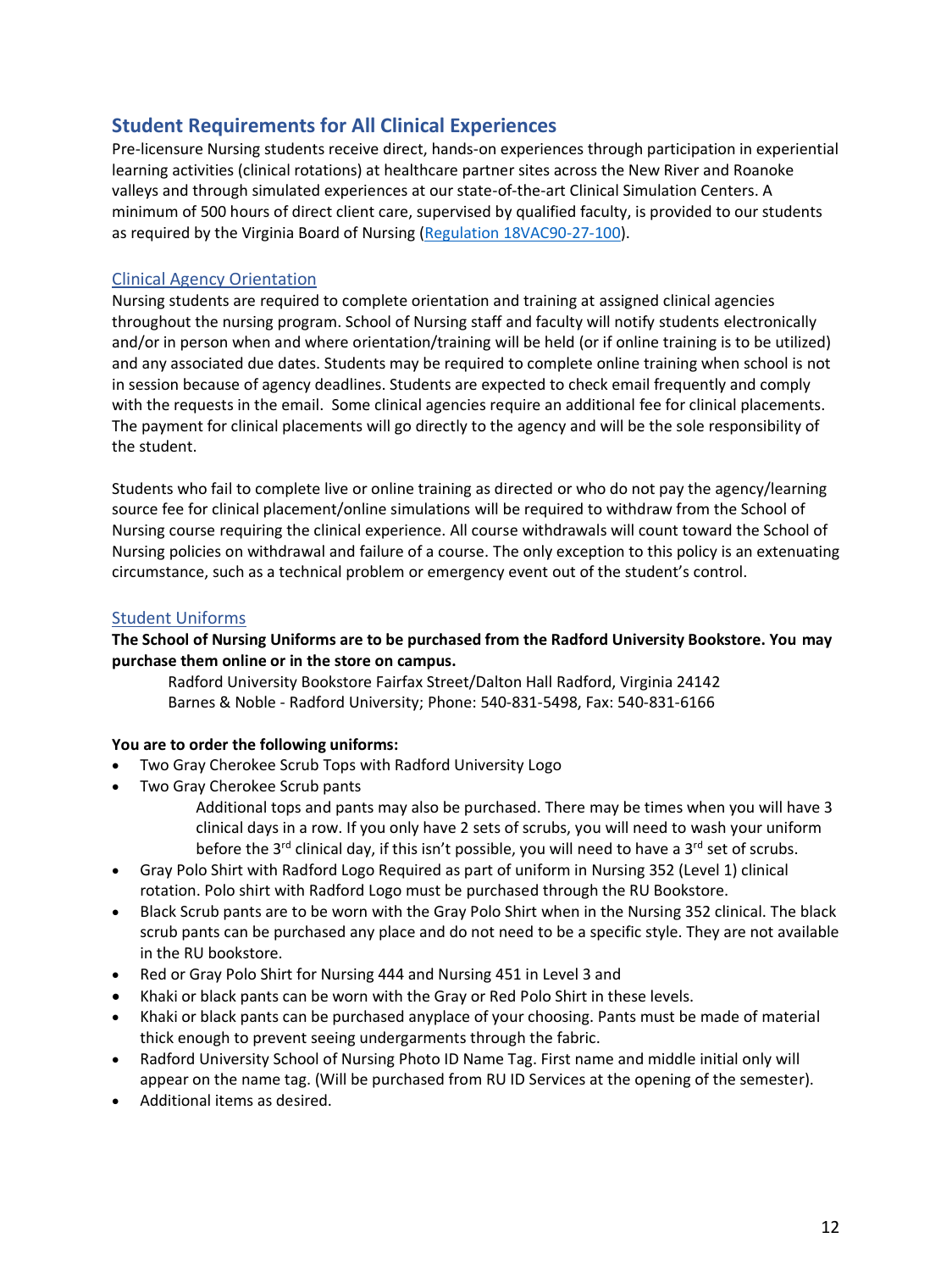# <span id="page-12-0"></span>**Senior Clinical Practicum Guidelines**

**Traditional B.S.N.**: NURS 454 Clinical Nursing Practicum **Accelerated B.S.N.**: NURS 479C Clinical Practicum for AB.S.N. III

# <span id="page-12-1"></span>Preceptor Role and Responsibilities

#### Preparing for the Preceptorship

- 1. Obtain the Clinical Unit Director/Manager's approval to serve as a Preceptor and serve as a professional role model and be a provider of excellent clinical nursing care.
- 2. Be familiar with the course objectives and assist the student in hands on learning experiences to complete the specific course objectives.
- 3. Complete the preceptor orientation.

#### Communication with Faculty

- 1. Notify clinical faculty immediately should any unforeseen situation occurs. Examples include illness of preceptor or student, involvement in filing an incident or safety report.
- 2. Notify the student's assigned clinical course faculty if there are any problems/concerns during the clinical nursing preceptorship experience, including unsatisfactory performance.
- 3. Meet/confer with course clinical faculty periodically regarding student progress.
- 4. Make suggestions to the faculty on how the learning experience could be improved.

#### Precepting a Student

- 1. Orient the student to the unit.
- 2. Inform the student of specific unit requirements, methods of communication, and pre-shift conference times.
- 3. Assist the student to learn the role of the new graduate and assist the student to develop improved basic nursing functions by providing direct nursing care.
- 4. Be physically present on the unit at all times when the student is functioning in the role of the nurse. **Per the Virginia Board of Nursing, a preceptor may not further delegate the duties of the preceptorship.**
- 5. Be present with the student when a student is providing direct care to clients until the preceptor is comfortable with the student's ability to perform skills independently.
- 6. Students must be always be **directly** supervised by the preceptor when performing:
	- a. Any skill for the first time.
	- b. Any skills as designated by the preceptor based on the clinical situation.
	- c. All medication administration
		- The preceptor must ensure that the student reviews the medication "rights" prior to all medication administration: right patient, right time, right medication, right dose, right route and right documentation
- 7. Allow the student to assume the preceptor's clinical duties by the conclusion of the experience, with direct supervisory assistance.
- 8. Sign the Preceptorship Time Sheet at the completion of each shift worked by the student.
- 9. Complete an evaluation of the student, which will be used by faculty in completing the student's clinical evaluation for the course. All [Preceptor forms](#page-19-0) can be found at the end of this document.
- 10. Follow guidelines or policies of the health care agency and the School of Nursing regarding preceptorships and interventions, the nursing students are allowed to implement in the health care agency (see CANNOT DO list).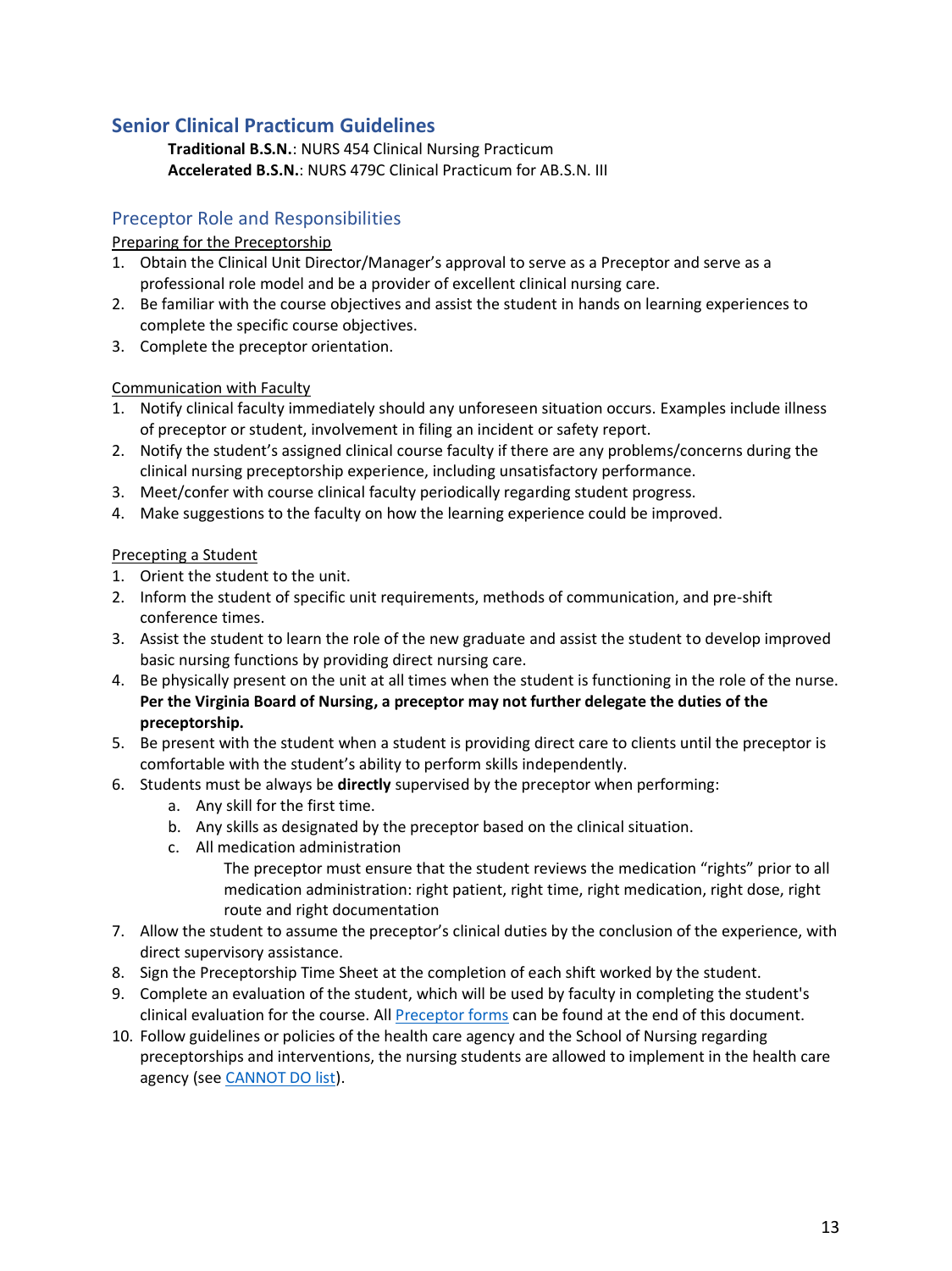# <span id="page-13-0"></span>Student Responsibilities for Senior Clinical Practicum

- Work in a professional manner with preceptors, course faculty and health care agencies.
- Prepare specific course objectives to guide experience during the preceptorship and negotiate with the preceptor for essential learning experiences to accomplish set objectives.
- Supply the clinical course faculty with a copy of the clinical schedule and copies of completed required course documentation by due dates.
- Provide information about times and setting for faculty site visits.
- Complete orientation and participate in activities in the clinical setting as directed by and under the guidance of the preceptor.
- Provide time for clinical evaluation with the clinical preceptor and with the clinical course faculty following the practicum experience by established due date.
- Notify preceptor and clinical course faculty **immediately** of an absence, tardy or schedule change. The student must also notify the faculty immediately of any med errors/clinical error while practicing in the clinical area.
- Arrive at the clinical agency at the appropriate time for assigned shifts. Tardiness may result in an unsatisfactory clinical evaluation.
- Dress in RUSON clinical scrubs, which are clean, neat and judged appropriate by the clinical course faculty, preceptor and agency. All students are to wear RUSON name badges, which clearly identify name and student status. All students are to adhere to RUSON dress code policy. No exceptions to the dress code allowed.
- Notify faculty if preceptor is floated to another unit or pulled to participate in an ambulance transport.
- Provide feedback to the preceptor and clinical course faculty through evaluation of the learning experience.
- Turn in all assignments/documentation/signed documents in D2L. Originals are to be hand delivered to faculty before the end of the semester. All Student preceptor forms can be found [here.](#page-19-0)
- Will wear approved face protectants/face mask/face shield during clinical hours.

# <span id="page-13-1"></span>Faculty Responsibilities for Senior Clinical Practicum

- Assign student to preceptors.
- Orient preceptors as required by the Virginia Board of Nursing. Meet with the preceptor and/or use email/telephone communications/zoom to discuss the purpose of the clinical preceptorship, course objectives, preceptor role and responsibilities, and evaluation of student progress.
- Serve as a resource person and mentor for the preceptor and be available to the preceptor for telephone conferences, email, meetings, and dialogue, as needed to assist in resolving any problems.
- Assign a grade by utilization of grading rubrics and evaluation tools.
- Provide advising and counseling for the student and preceptor if a student is not progressing in the preceptorship or a student is not performing satisfactorily in the clinical setting. The faculty will work with the student and preceptor to develop any necessary additional student objectives and will evaluate the student's progress in meeting those objectives.
- Remove a student from preceptorship in the event the faculty or preceptor identifies that the student is providing unsafe nursing practice for clients. Faculty will consult with lead instructor prior to decision made.
- Complete site visits with preceptor and student periodically to monitor student progress.
- Be available by phone for students at all times while in the clinical field. A schedule will be completed and placed in D2L for instructor assignments.
- Review assignments completed in D2L.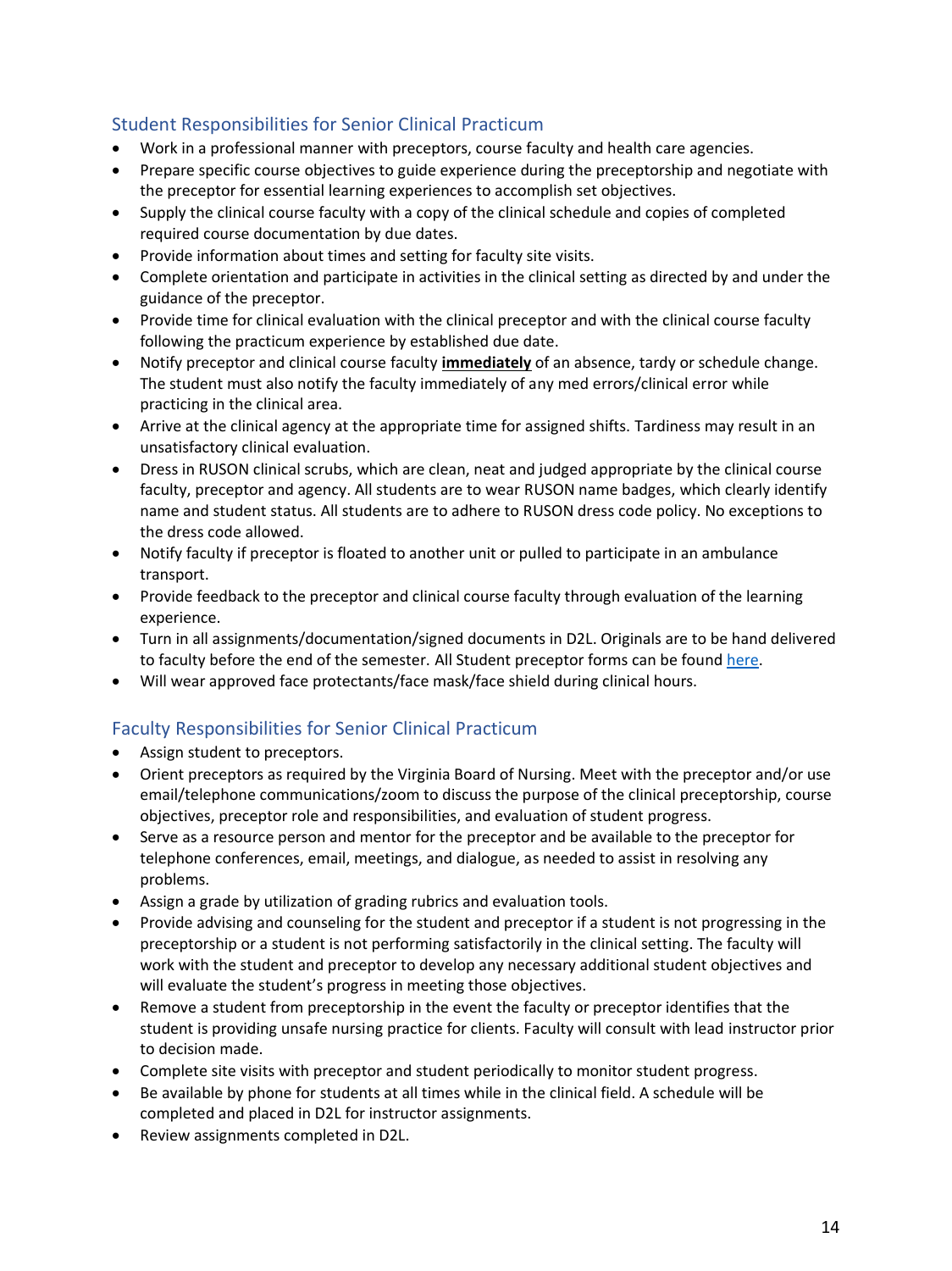#### <span id="page-14-0"></span>Required Forms for Clinical Practicum Courses

**Traditional B.S.N.**: NURS 454 Clinical Nursing Practicum **Accelerated B.S.N.**: NURS 479C Clinical Practicum for AB.S.N. III

#### **Preceptor**

- [NURS 454 Clinical Preceptor Profile](#page-22-0)
- [Preceptor Evaluation of Student in Clinical Practicum Course](#page-23-0)

#### **Faculty**

• [Faculty Roster / Contact Information](#page-20-0)

#### <span id="page-14-1"></span>**Student**

- <span id="page-14-2"></span>• [Student Evaluation of Preceptor in One Day Experience](#page-16-4)
- <span id="page-14-5"></span><span id="page-14-3"></span>• [Placement Agreement Between Clinical Preceptor and Student](#page-14-5)
- <span id="page-14-4"></span>• [Student Clinical Orientation Record for Preceptorship Course](#page-29-0)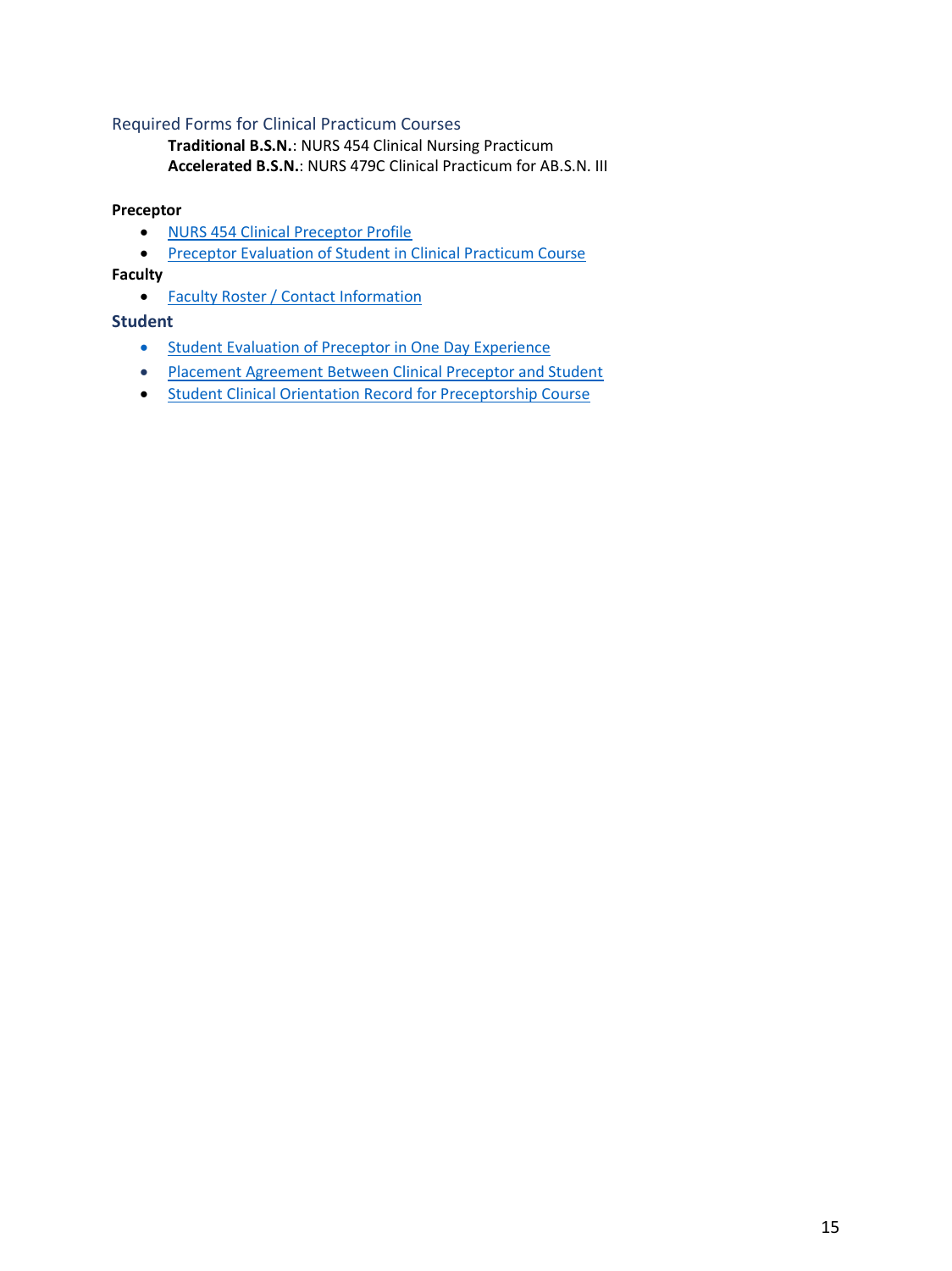# **Precepted One-Day Student Experience Guidelines**

#### <span id="page-15-0"></span>Preceptor Responsibilities for one-day experiences

- 1. Preceptor responsibilities depend on the nature of the experience. Review the specific preceptor responsibilities for the specific one-day experience for details.
- 2. **Per the Virginia Board of Nursing, a preceptor may not further delegate the duties of the preceptorship.**

#### <span id="page-15-1"></span>Preceptor Orientation Requirements for all one-day experiences

- 1. Review of written objectives, methodology, and evaluation procedures for the day.
- 2. Review of skills for which the student has obtained faculty-supervised clinical and didactic preparation.

#### <span id="page-15-2"></span>Faculty Responsibilities for one-day experiences

- 1. Designation of a preceptor for each student and communicate assignments with the preceptor.
- 2. Assume ultimate responsibility for the overall coordination implementation, periodic monitoring, and evaluation of the clinical experience.

# <span id="page-15-3"></span>**One-Day ICU/ED Preceptorship**

#### <span id="page-15-4"></span>Student Learning Objectives for ICU/ED Experience

- 1. Integrates knowledge: Collect assessment data and cluster to establish 2 priority Nursing Diagnoses with interventions and outcomes. For the first 2 weeks, assessment will be completed and documented within the first 4 hours (~11am) of clinical and the clustering activity with DX, interventions and outcomes will be complete within the first 6 hours(~1pm) of clinical. Starting week 3 ALL will be complete, in writing within the first 5 hours (~12noon) of clinical**.**
	- Assessment includes chief complaint, pertinent medical history, application of patho, application of diagnostic tests; analysis of data; relevant nursing problems with outcome criteria, interventions prioritized and evaluation. Complete patho-map prior to clinical post conference.
- 2. Implements evidence-based interventions: Be aware of addressing the impact of illness on client and family. Be prepared to discuss potential and actual s/s of distress that would warrant being reported.
	- Medication administration includes action, side effects, rationale, nursing implications, math calculations, and administration (PO, IM, SQ, per tube, topical, IVPB, IVP). All meds to be looked up prior to administration! Complete med. Write up done within first 2 hours on the clinical unit
		- List skills completed i.e. connecting ECG leads, electronic foley, transfers, chest tubes, IVs)
- 3. Integrates evidence-based research findings: standards of care: During discussion time, 3-5 cues accepted. Support your practice; faculty holds the "you are not safe card". Cueing on previously learned and more frequently performed activities will be assessed at the 3 cue or below level.
- 4. Clinical simulation will address the criteria during the simulation.
	- Describe your management of care, problem solving skills, communication skills
	- Document graphics vital signs, I & O; assessment, medications, nursing notes
	- Professional behavior includes preparation, organization, time management, accountability, dress/manner
- 5. Applies patient care technology: refers to evidenced based practices, using EMR, Pyxis system and bedside monitoring systems.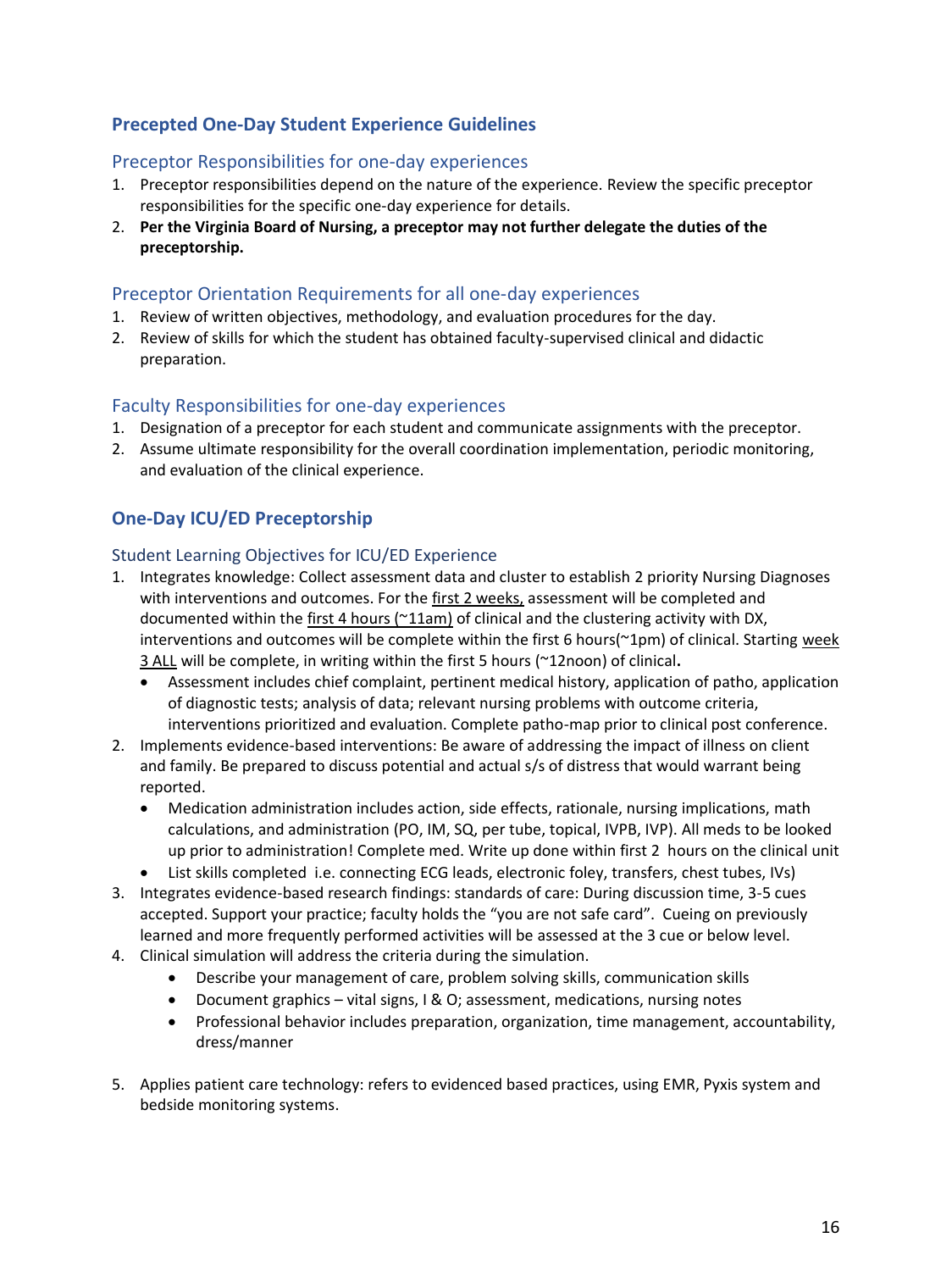- 6. Utilizes an ethical framework: Not late for clinical; Seeks out learning experiences including assigned patient and others as available; Initiative and motivation should be apparent (e.g., limited time at nurse's station).
- 7. Contribute the unique nursing perspective: Prepared for clinical discussion with faculty and includes multidiscipline in care as appropriate, MD, RT, fellow RNs etc.
- 8. Utilizes scientific principles: Initial assessment will be done within the first hour and written; medications will be administered weekly (knowledge about medication and primary side effects must be known prior to administration).
- 9. Demonstrates increasing skill: Adheres to HIPAA. Shares pertinent information in describing priority pt. care needs.
- 10. Conduct comprehensive and focused assessment: includes geographic of clients home environmental influences, growth and development, etc.

#### <span id="page-16-0"></span>Preceptor responsibilities

- 1. Review of written objectives, methodology, and evaluation procedures for the day.
- 2. Review of skills for which the student has obtained faculty-supervised clinical and didactic preparation.
- 3. Assist the student in meeting the learning objectives for the ICU/ED experience.
- 4. Be physically present on the unit at all times when the student is functioning in the role of the nurse. **Per the Virginia Board of Nursing, a preceptor may not further delegate the duties of the preceptorship.**
- 5. Be present with the student when a student is providing direct care to clients until the preceptor is comfortable with the student's ability to perform skills independently.
- 6. Students must be always be **directly** supervised by the preceptor when performing:
	- a. Any skill for the first time.
	- b. Any skills as designated by the preceptor based on the clinical situation.
	- c. All medication administration
		- The preceptor must ensure that the student reviews the medication "rights" prior to all medication administration: right patient, right time, right medication, right dose, right route and right documentation
- 7. Sign the Preceptorship Time Sheet at the completion of each shift worked by the student.
- 8. Complete an evaluation of the student, which will be used by faculty in completing the student's clinical evaluation for the course. All **Preceptor forms** can be found at the end of this document.
- 9. Follow guidelines or policies of the health care agency and the School of Nursing regarding preceptorships and interventions, the nursing students are allowed to implement in the health care agency (see CANNOT DO list).

#### <span id="page-16-1"></span>Faculty communication

Radford University School of Nursing faculty are on-site during all ICU/ED precepted experiences and are available as needed per the contact information on the Faculty Roster.

<span id="page-16-4"></span><span id="page-16-3"></span><span id="page-16-2"></span>Required Forms for One-Day ICU/ED Precepted Experiences **Preceptor:** [Preceptor Evaluation of Student in One-Day ICU/ED Preceptorship](#page-25-0) **Faculty:** [Faculty Roster / Contact Information](#page-20-0) **Student:** [Student Evaluation of Preceptor in One Day Experience](#page-16-4)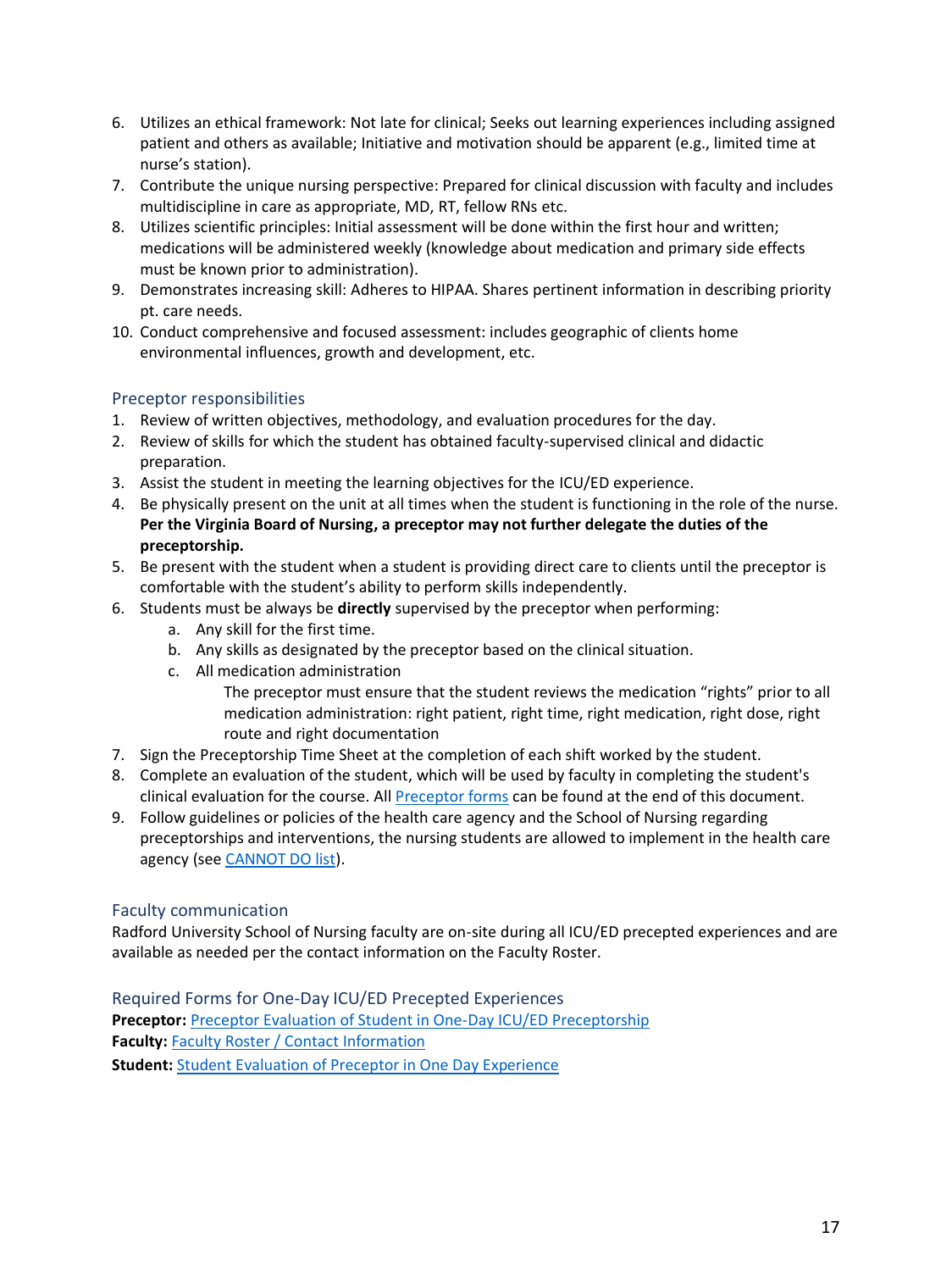# <span id="page-17-0"></span>**One-Day PACU Preceptorship**

#### <span id="page-17-1"></span>Student Learning Objectives for PACU Experience

Upon completion of this clinical practicum, the student will be able to perform the following at the novice level (as defined in the course description above):

- 1. Describe surgical care and post anesthesia care of patients in the PACU.
- 2. Discuss pre-operative diagnostic tests and implications for the patient pre-operatively.
- 3. Identify pertinent past medical history information on the selected patient and their potential surgical risk factors.
- 4. Assess for and identify common side effects of muscle and inhalation anesthetic agents.
- 5. Discuss medications administered to patients in PACU (dose/route/side effects).
- 6. Describe implications of oxygenation in PACU.
- 7. Describe monitoring used, parameters monitored, and the significance of these parameters.
- 8. Discuss SBAR hand off for patient admission to: 1) PACU and 2) receiving unit for observed patients.
- 9. Identify potential complications in PACU patients and nursing interventions.
- 10. Identify patient teaching needs for the specific type of surgery prior to discharge from the facility.

#### <span id="page-17-2"></span>Expectations of Students While in PACU

- 1. Assist with: Vital Signs, intake & output, skin care, and repositioning.
- 2. Analyze your patients' pertinent labs and tests and discuss with PACU nurse.
- 3. Analyze your patient's medications in relation to patient's diagnosis and discuss with PACU nurse.
- 4. Observe and assist the RN performing assessments.
- 5. Locate and review any standards of care/protocols applicable to your patient's condition.
- 6. Ascertain teaching done pre-operatively and discuss follow-up with the PACU nurse.
- 7. Chart on actual client record when delegated/assisted by the RN.
- 8. Student is not to give any medications while in PACU.

#### <span id="page-17-3"></span>During PACU Precepted Experiences, students CANNOT DO

- Administer any medications
- Administer blood or blood products
- Administer chemotherapy or administer experimental drugs
- Take physician orders or validate orders in the electronic medical record
- Insert or remove any central line (including PICC, Vas cath, Multimed Line, Hickman, etc.)
- Pull drains (wound drains, JP's, Hemovac, etc.)
- Perform blood sticks/draws for lab work or label blood specimens

#### <span id="page-17-4"></span>Students CAN DO the following during PACU Precepted Experiences

- Under the direct, constant supervision of the RN preceptor after signed off in skills lab, students can:
- Perform vital signs, intake and output
- Perform dressing changes empty drains
- Collect specimens with nurse (such as urine, stool, sputum, and wound)
- Patient teaching
- Perform finger sticks for accuchecks/blood glucose monitoring
- Oxygen administration

\*\*\* If at any time the student or nurse has a question about a skill, please stop and contact the course clinical team lead before performing.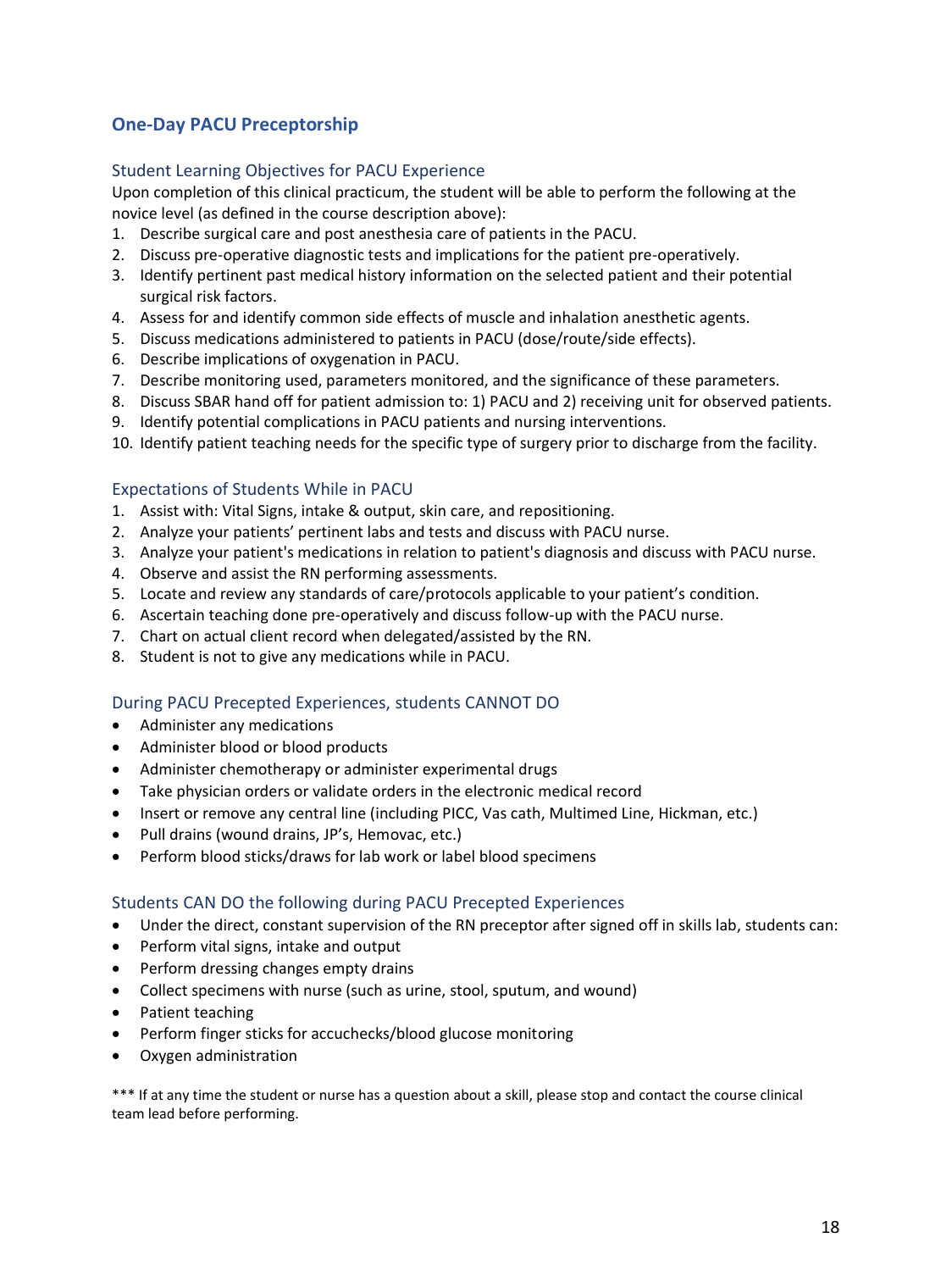#### <span id="page-18-0"></span>Preceptor responsibilities

- 1. Review of written objectives, methodology, and evaluation procedures for the day.
- 2. Review of skills for which the student has obtained faculty-supervised clinical and didactic preparation.
- 3. Assist the student in meeting the learning objectives for the PACU experience.
- 4. Ensure the student provides safe care
- 5. Be physically present on the unit at all times when the student is functioning in the role of the nurse. **Per the Virginia Board of Nursing, a preceptor may not further delegate the duties of the preceptorship.**
- 6. Be present with the student when a student is providing direct care to clients.
- 7. Students must be always be **directly** supervised by the preceptor when performing:
	- a. Any skill for the first time.
	- b. Any skills as designated by the preceptor based on the clinical situation.
- 8. Sign the Preceptorship Time Sheet at the completion of each shift worked by the student.
- 9. Complete an evaluation of the student, which will be used by faculty in completing the student's clinical evaluation for the course. All [Preceptor forms](#page-19-0) can be found at the end of this document.
- 10. Follow guidelines or policies of the health care agency and the School of Nursing regarding preceptorships and interventions, the nursing students are allowed to implement in the health care agency (see CANNOT DO list).

#### <span id="page-18-1"></span>Faculty communication

Radford University School of Nursing faculty are on-site during all ICU/ED precepted experiences and are available as needed.

#### <span id="page-18-2"></span>Required Forms for One-Day PACU Precepted Experiences

#### **Preceptor**

- [Preceptor Profile](#page-21-0)
- [Preceptor Evaluation of Student in PACU](#page-26-0)

#### **Faculty**

• [Faculty Roster / Contact Information](#page-20-0)

<span id="page-18-4"></span>**Student**

<span id="page-18-3"></span>• [Student Evaluation of Preceptor in One Day Experience](#page-18-4)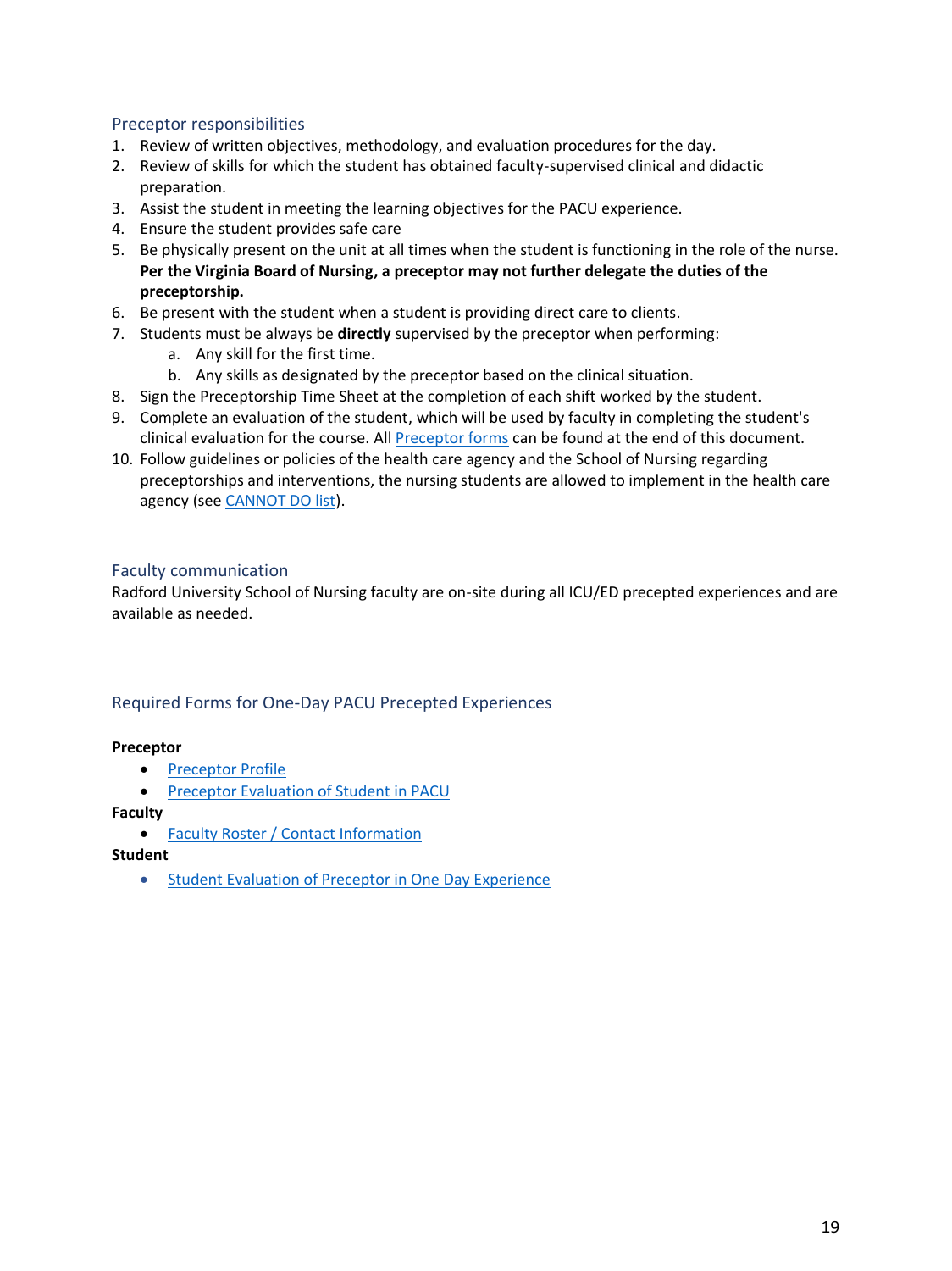# **Preceptorship Forms**

<span id="page-19-0"></span>Forms for all of the Preceptorship experiences can be found on the following pages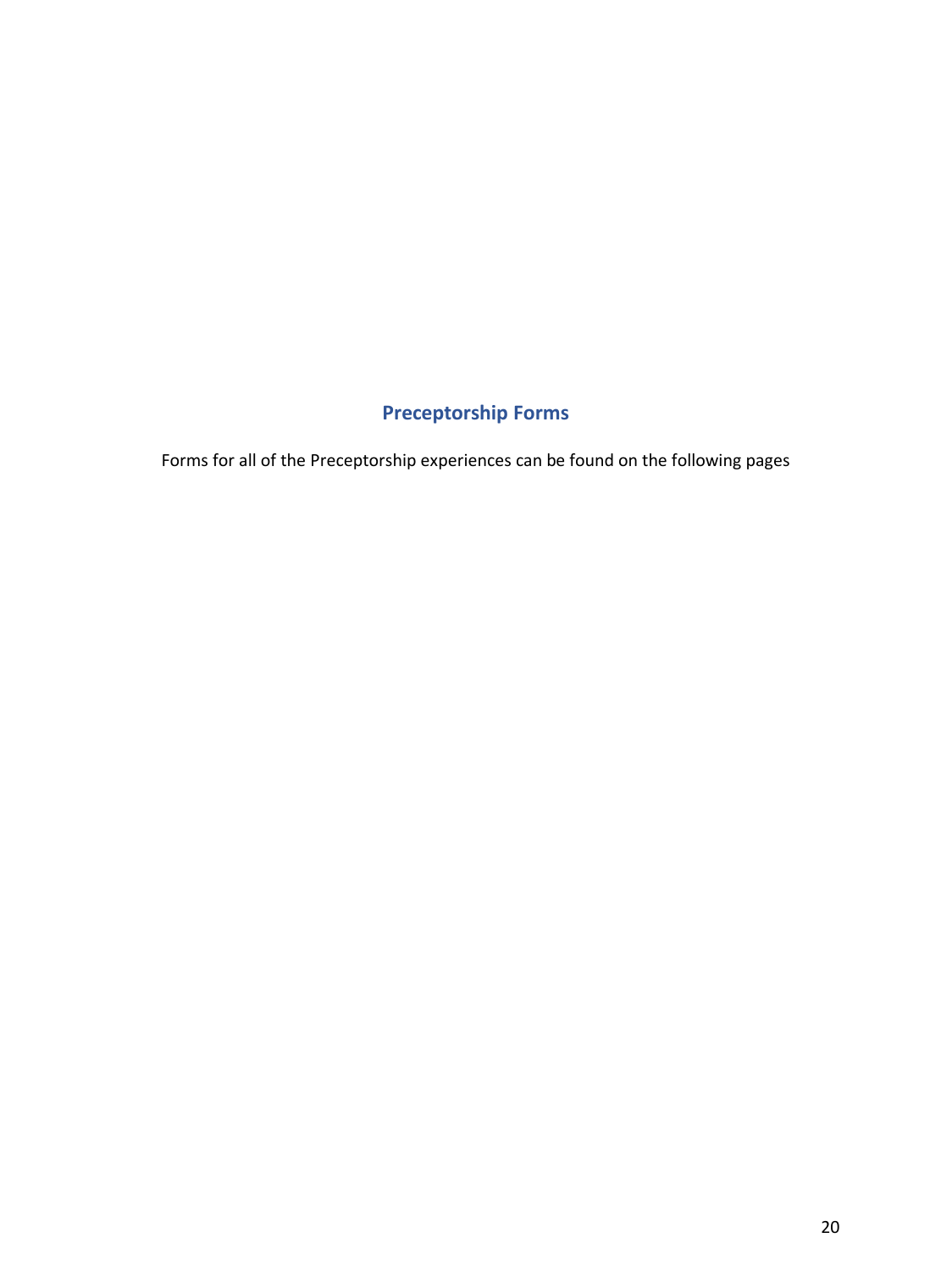Preceptorship Faculty Roster

<span id="page-20-0"></span>

| ∽<br>Course<br>_______________ |  |  |
|--------------------------------|--|--|
|                                |  |  |

Preceptorship Experience\_\_\_\_\_\_\_\_\_\_\_\_\_\_\_\_\_\_\_\_\_\_\_\_\_\_\_\_\_\_\_\_\_\_\_\_\_\_\_\_\_\_\_\_\_\_\_\_

| <b>FACULTY NAME / TITLE</b> | <b>EMAIL</b> | <b>TELEPHONE</b> |
|-----------------------------|--------------|------------------|
|                             |              |                  |
|                             |              |                  |
|                             |              |                  |
|                             |              |                  |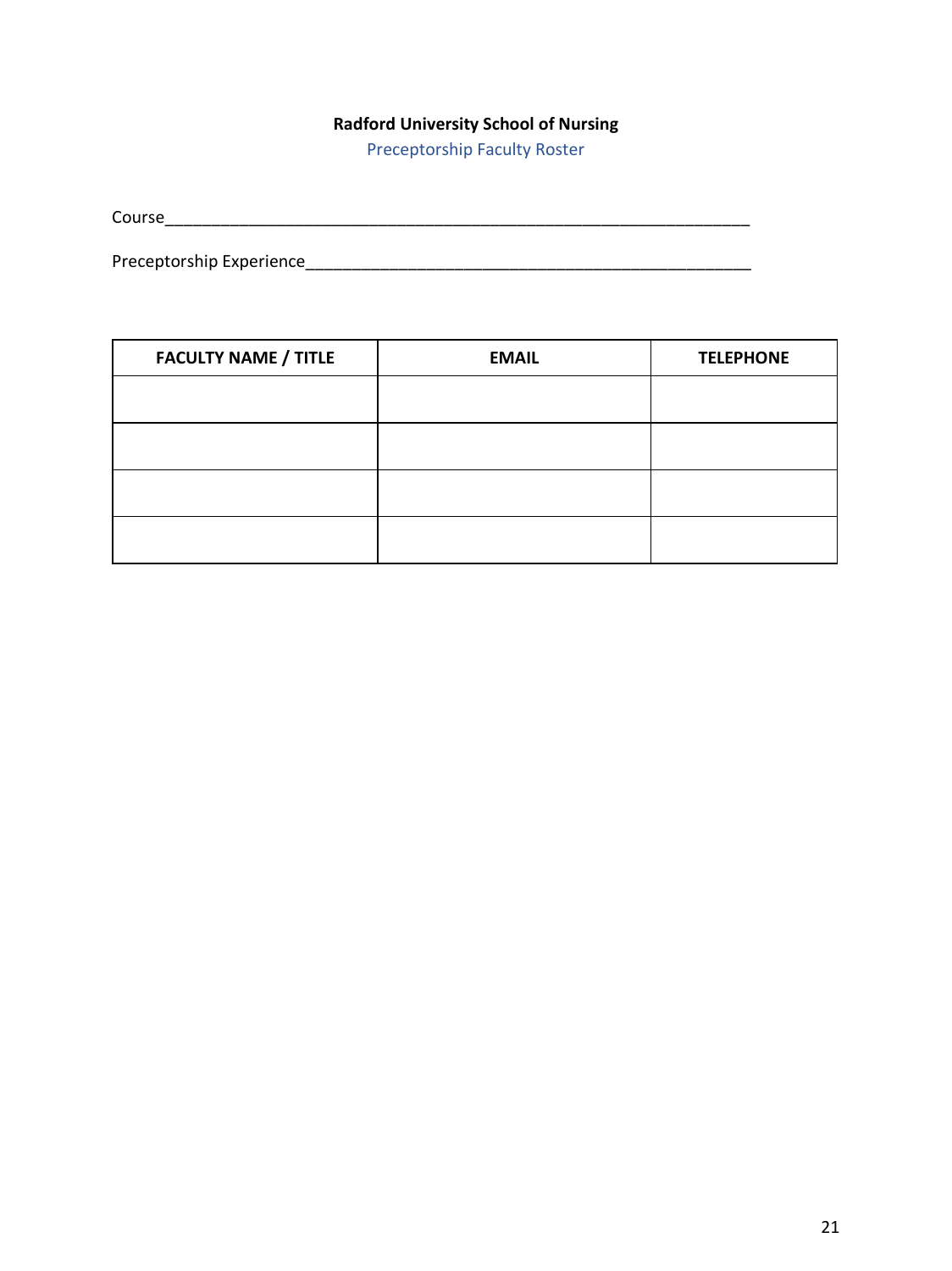Preceptor Profile

<span id="page-21-0"></span>

| Date of Preceptorship_____________________________                                                                                                                                                                            |  |
|-------------------------------------------------------------------------------------------------------------------------------------------------------------------------------------------------------------------------------|--|
|                                                                                                                                                                                                                               |  |
|                                                                                                                                                                                                                               |  |
|                                                                                                                                                                                                                               |  |
|                                                                                                                                                                                                                               |  |
|                                                                                                                                                                                                                               |  |
| RN Educational Preparation: (Diploma/Degree, School, and Year Graduated)                                                                                                                                                      |  |
|                                                                                                                                                                                                                               |  |
|                                                                                                                                                                                                                               |  |
|                                                                                                                                                                                                                               |  |
|                                                                                                                                                                                                                               |  |
| CLINICAL FACULTY SIGNATURE: WAS ARRESTED FOR A STATE OF THE STATE OF THE STATE OF THE STATE OF THE STATE OF THE STATE OF THE STATE OF THE STATE OF THE STATE OF THE STATE OF THE STATE OF THE STATE OF THE STATE OF THE STATE |  |
|                                                                                                                                                                                                                               |  |
|                                                                                                                                                                                                                               |  |

The above information is for the exclusive use of Radford University School of Nursing. It is maintained in a secure location and shredded when no longer needed. This information is not shared with outside agencies except the Virginia Board of Nursing or credible credentialing bodies for their auditing purposes.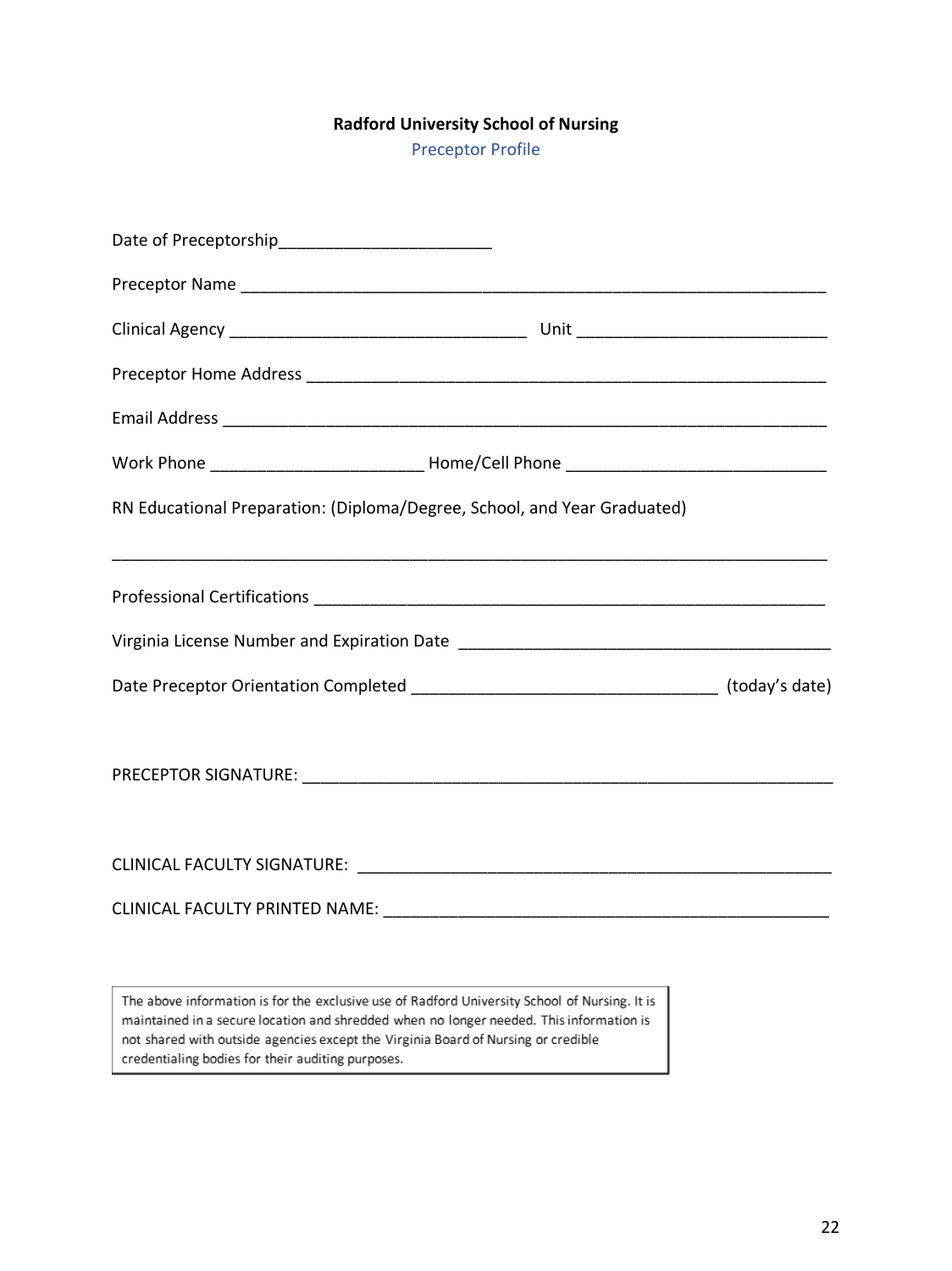NURS 454 Clinical Preceptor Profile

<span id="page-22-0"></span>

| <b>Educational Institution</b> | Degree Received | Year |  |  |  |  |  |  |
|--------------------------------|-----------------|------|--|--|--|--|--|--|
|                                |                 |      |  |  |  |  |  |  |
|                                |                 |      |  |  |  |  |  |  |
|                                |                 |      |  |  |  |  |  |  |
|                                |                 |      |  |  |  |  |  |  |
|                                |                 |      |  |  |  |  |  |  |
|                                |                 |      |  |  |  |  |  |  |
|                                |                 |      |  |  |  |  |  |  |
|                                |                 |      |  |  |  |  |  |  |

#### PRECEPTOR SIGNATURE: \_\_\_\_\_\_\_\_\_\_\_\_\_\_\_\_\_\_\_\_\_\_\_\_\_\_\_\_\_\_\_\_\_\_\_\_\_\_\_\_\_\_\_\_\_\_\_\_\_\_\_\_\_\_\_\_\_

The above information is for the exclusive use of Radford University School of Nursing. It is maintained in a secure location and shredded when no longer needed. This information is not shared with outside agencies except the Virginia Board of Nursing or credible credentialing bodies for their auditing purposes.

*Note***: The student must return the original form to NURS 454 faculty prior to beginning the clinical practicum experience.**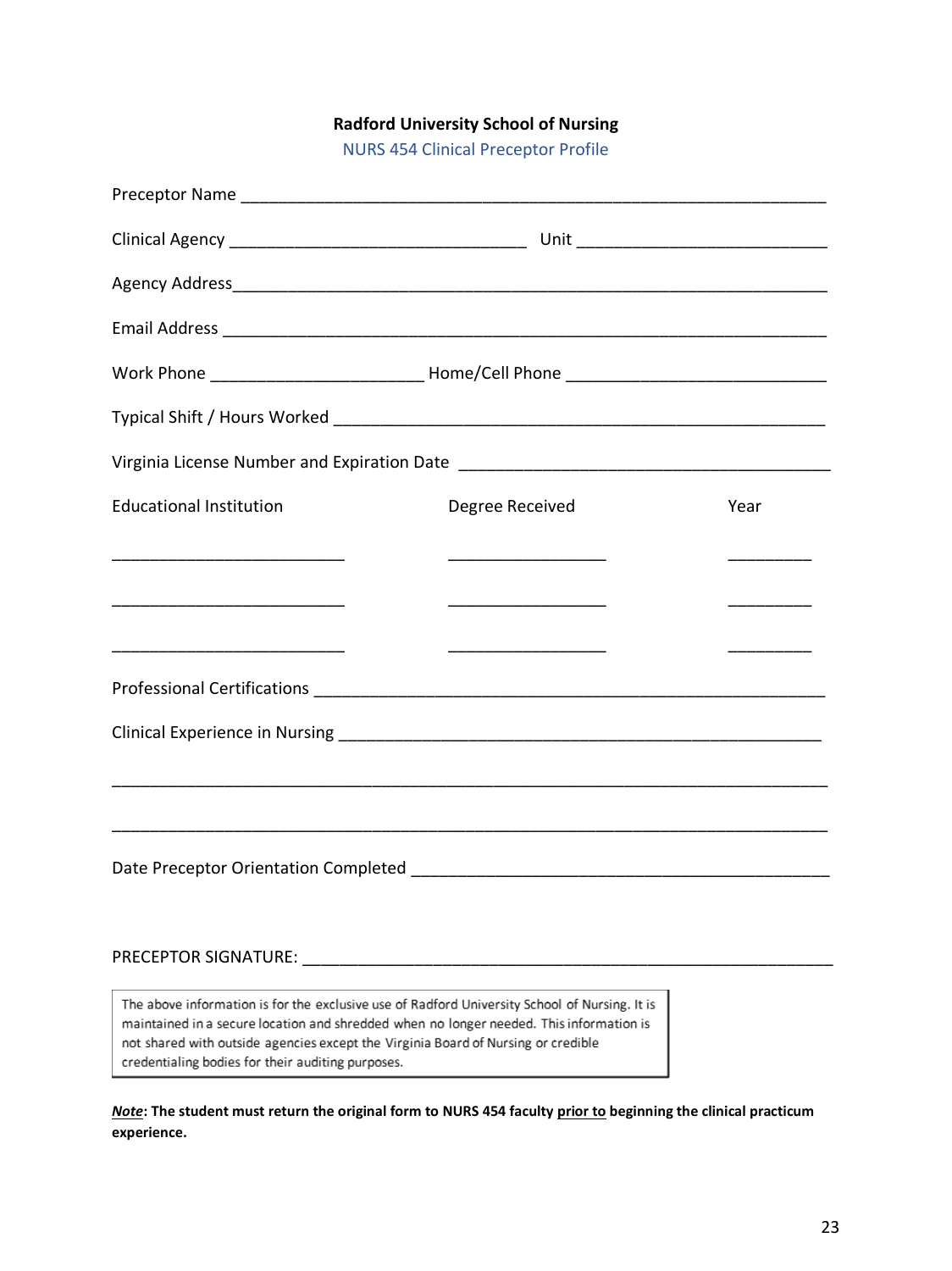# Preceptor Evaluation of Student in Clinical Practicum Course

<span id="page-23-0"></span>

|  | Preceptorship Date ______________________ |  |  |  |
|--|-------------------------------------------|--|--|--|
|  |                                           |  |  |  |
|  |                                           |  |  |  |
|  |                                           |  |  |  |
|  |                                           |  |  |  |

| <b>Scoring</b>          | % time requiring direction, guidance, monitoring, & support for activities related to client/system,<br>accuracy, safety, skillfulness, assertiveness, initiative & efficiency for a senior-level student |
|-------------------------|-----------------------------------------------------------------------------------------------------------------------------------------------------------------------------------------------------------|
| $5$ = Self-directed     | 95% or > of the time performs work without prompting                                                                                                                                                      |
| $4 =$ Supervised        | 85% of the time performs work with minimal prompting                                                                                                                                                      |
| $3$ = Assisted          | 70% of the time performs work without prompting                                                                                                                                                           |
| $2 = Novice$            | 50% of the time requires prompting to complete duties (needs assistance 50% of the time)                                                                                                                  |
| $1 = Dependent$         | 30% of the time performs without prompting (requires 70% assistance to complete objective)                                                                                                                |
| $\mathbf{0}$ = Does not | Performs duties 10% or < of the time without assistance. (requires 90% assist to complete objective)                                                                                                      |
| meet criteria           |                                                                                                                                                                                                           |

Please rate student performance on the scale of 0 – 5 by checking the corresponding box for each objective below.

|    | <b>Student Objectives</b>                                                                                                                                      | 5 | Δ | 3 | $\overline{2}$ | 1 | 0 |
|----|----------------------------------------------------------------------------------------------------------------------------------------------------------------|---|---|---|----------------|---|---|
| 1. | Protects patients from injury, infection, and harm                                                                                                             |   |   |   |                |   |   |
| 2. | Identifies and uses information about specific disease processes/<br>management.                                                                               |   |   |   |                |   |   |
| 3. | Verbalizes knowledge of patient's condition including significant signs<br>& symptoms, pertinent history, pathophysiology & diagnostic tests &<br>lab results. |   |   |   |                |   |   |
| 4. | Performs comprehensive patient assessment.                                                                                                                     |   |   |   |                |   |   |
| 5. | Assesses for specific socio-cultural, legal, economic, regulatory factors<br>influencing healthcare delivery.                                                  |   |   |   |                |   |   |
| 6. | Acknowledges ethical dilemmas or situations that impact patient care.                                                                                          |   |   |   |                |   |   |
| 7. | Discusses pertinent nursing diagnosis, realistic outcomes, and<br>appropriate interventions.                                                                   |   |   |   |                |   |   |
| 8. | Prioritizes and complete all assigned care in an organized and timely<br>manner.                                                                               |   |   |   |                |   |   |
| 9. | Prioritizes care according to the needs of the patient & family, adapting<br>as changes in status occur.                                                       |   |   |   |                |   |   |
|    | 10. Demonstrates knowledge and skill in performance of patient care<br>procedures.                                                                             |   |   |   |                |   |   |
|    | 11. Implements plan of care, evaluate patient's response to interventions,<br>and modifies based on evaluation.                                                |   |   |   |                |   |   |
|    | 12. Incorporate high quality evidence-based healthcare information in the<br>provision of nursing care interventions.                                          |   |   |   |                |   |   |
|    | 13. Protects confidentiality of protected health information in electronic<br>health records.                                                                  |   |   |   |                |   |   |
|    | 14. Uses national patient safety standards to ensure patient safety.                                                                                           |   |   |   |                |   |   |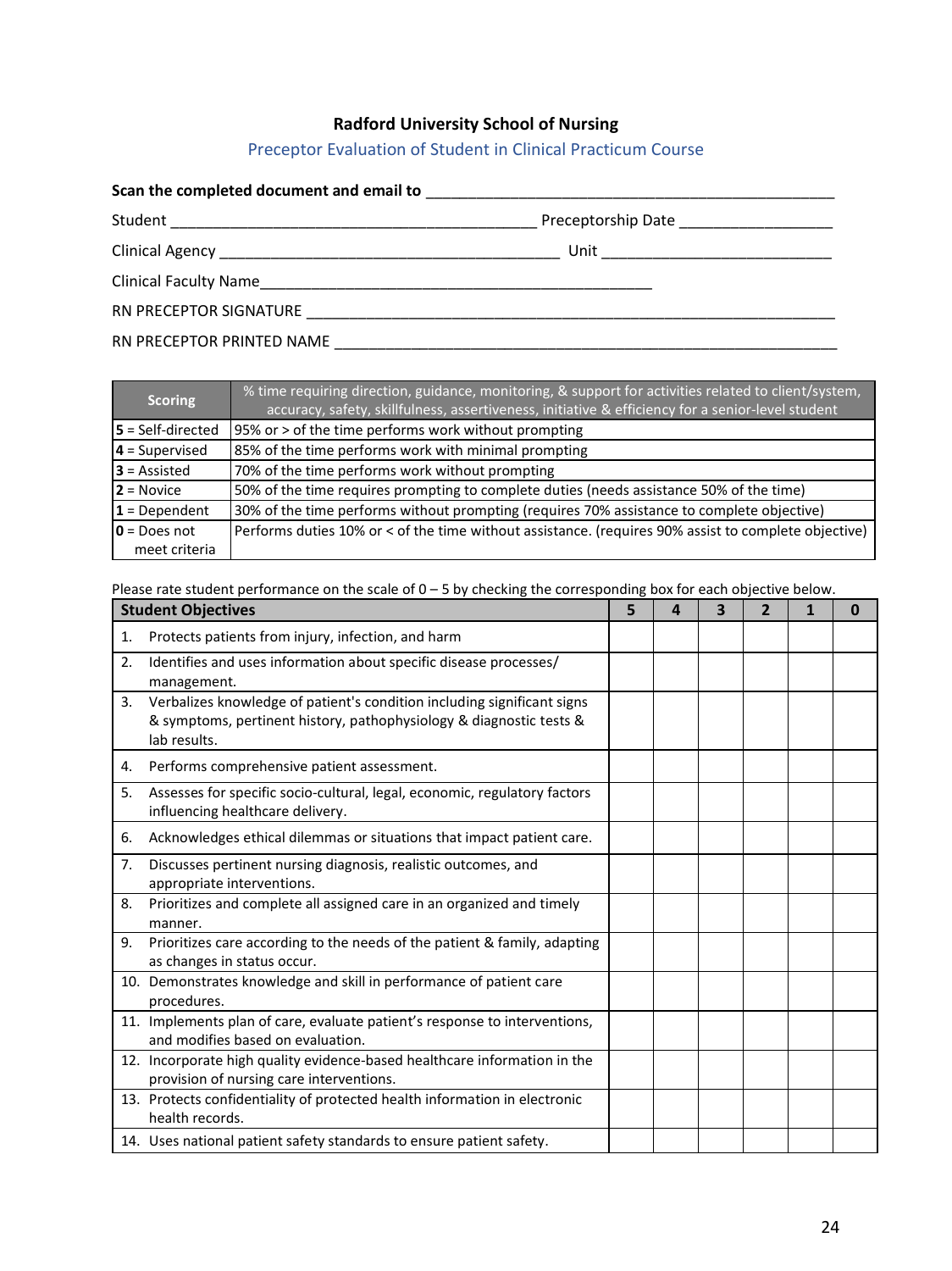| 15. Verbalizes comprehensive knowledge of medications.                                                                                        |  |  |  |
|-----------------------------------------------------------------------------------------------------------------------------------------------|--|--|--|
| 16. Administers medications safely utilizing the 5 Rights.                                                                                    |  |  |  |
| 17. Performs appropriate assessments prior to, during and after<br>medication administration.                                                 |  |  |  |
| 18. Assesses, evaluates and documents pain status using a comprehensive<br>approach.                                                          |  |  |  |
| 19. Seeks support and education regarding the use of technology and<br>equipment.                                                             |  |  |  |
| 20. Navigates the electronic health record and accurately documents<br>patient care in a timely and thorough manner.                          |  |  |  |
| 21. Uses information and technology tools to support, monitor and<br>evaluates outcomes of care processes, and communicate<br>professionally. |  |  |  |
| 22. Responds appropriately to clinical alarms and alerts.                                                                                     |  |  |  |
| 23. Facilitates informed patient consent for care when explaining care and<br>procedures to the patient.                                      |  |  |  |
| 24. Assumes role of team member or leader based on the situation and<br>demonstrate a commitment to team goals                                |  |  |  |
| 25. Adheres to agency and college policies, regulations and state laws and<br>ethical framework of nursing.                                   |  |  |  |
| 26. Demonstrates awareness of own strengths and limitations as a team<br>member and initiates requests for help when appropriate.             |  |  |  |
| 27. Clarifies roles and accountabilities by effective communication to the<br>healthcare team.                                                |  |  |  |
| 28. Demonstrates accountability for own actions and clinical judgment and<br>accountability for delegated acts.                               |  |  |  |
| 29. Demonstrates appropriate professional behaviors treating all<br>individuals with dignity and respect.                                     |  |  |  |
| 30. Accepts performance feedback in a positive manner for professional<br>growth.                                                             |  |  |  |
| Preceptor Comments:                                                                                                                           |  |  |  |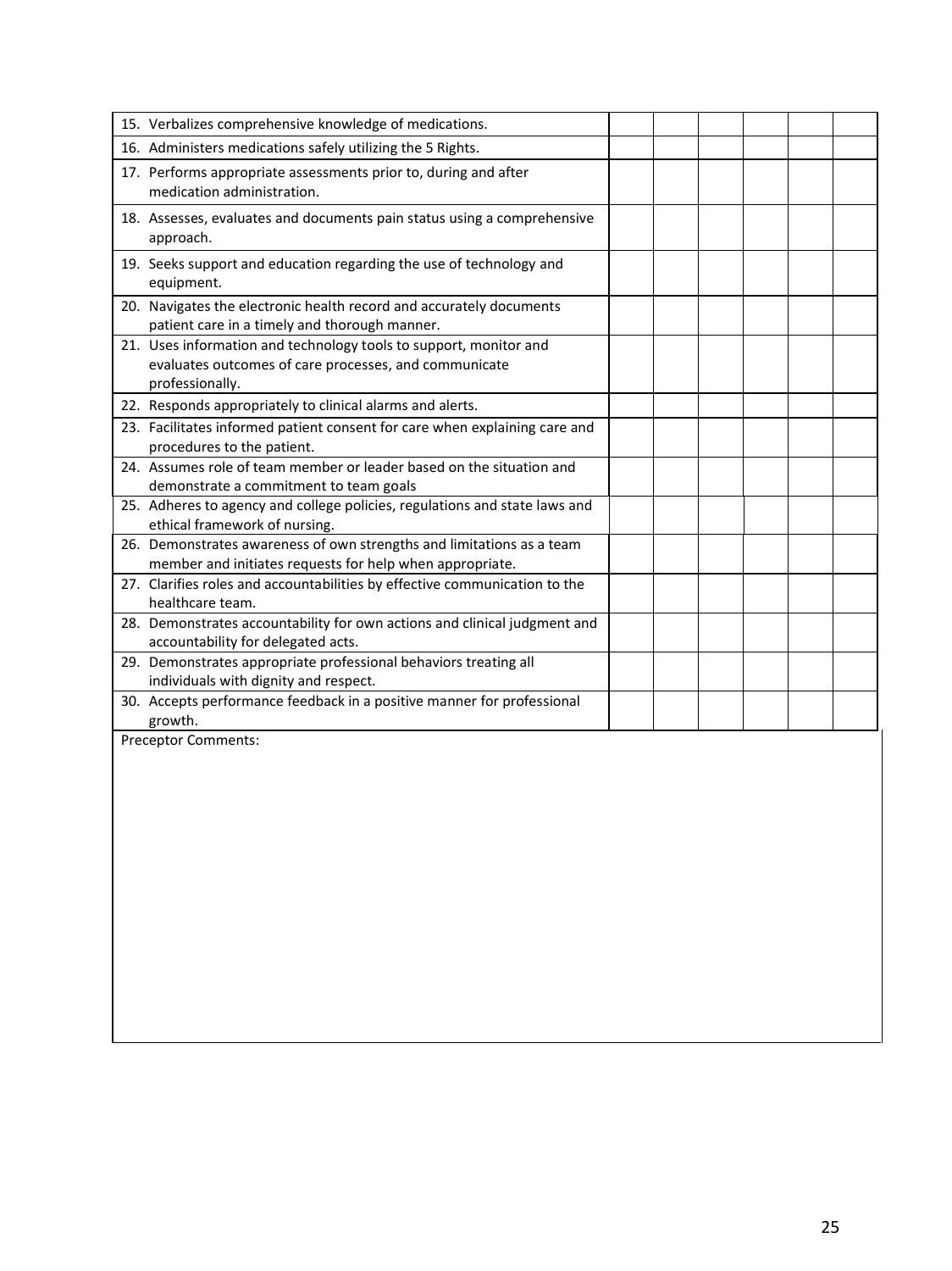#### Preceptor Evaluation of Student in One-Day ICU/ED Preceptorship

<span id="page-25-0"></span>

Student \_\_\_\_\_\_\_\_\_\_\_\_\_\_\_\_\_\_\_\_\_\_\_\_\_\_\_\_\_\_\_\_\_\_\_\_\_\_\_\_\_\_\_ Preceptorship Date \_\_\_\_\_\_\_\_\_\_\_\_\_\_\_\_\_\_

Clinical Agency \_\_\_\_\_\_\_\_\_\_\_\_\_\_\_\_\_\_\_\_\_\_\_\_\_\_\_\_\_\_\_\_\_\_\_\_\_\_\_\_ Unit \_\_\_\_\_\_\_\_\_\_\_\_\_\_\_\_\_\_\_\_\_\_\_\_\_\_\_

Clinical Faculty Name\_\_\_\_\_\_\_\_\_\_\_\_\_\_\_\_\_\_\_\_\_\_\_\_\_\_\_\_\_\_\_\_\_\_\_\_\_\_\_\_\_\_\_\_\_\_

RN PRECEPTOR SIGNATURE **Example 2008** 

#### RN PRECEPTOR PRINTED NAME \_\_\_\_\_\_\_\_\_\_\_\_\_\_\_\_\_\_\_\_\_\_\_\_\_\_\_\_\_\_\_\_\_\_\_\_\_\_\_\_\_\_\_\_\_\_\_\_\_\_\_\_\_\_\_\_\_\_\_

| <b>Scoring</b>           | % time requiring direction, guidance, monitoring, & support for activities related to client/system,<br>accuracy, safety, skillfulness, assertiveness, initiative & efficiency for a senior-level student |
|--------------------------|-----------------------------------------------------------------------------------------------------------------------------------------------------------------------------------------------------------|
| $5 = Self\cdot directed$ | 95% or > of the time performs work without prompting                                                                                                                                                      |
| $4 =$ Supervised         | 85% of the time performs work with minimal prompting                                                                                                                                                      |
| $3$ = Assisted           | 70% of the time performs work without prompting                                                                                                                                                           |
| $2 = Novice$             | 50% of the time requires prompting to complete duties (needs assistance 50% of the time)                                                                                                                  |
| $1$ = Dependent          | 30% of the time performs without prompting (requires 70% assistance to complete objective)                                                                                                                |
| $0 = Does not$           | Performs duties 10% or < of the time without assistance. (requires 90% assist to complete objective)                                                                                                      |
| meet criteria            |                                                                                                                                                                                                           |

Please rate student performance on the scale of 0 – 5 by checking the corresponding box for each objective below.

|    | <b>Student Objectives</b>                                                                                                                                      | 5 | Δ | 3 | 1 | 0 |
|----|----------------------------------------------------------------------------------------------------------------------------------------------------------------|---|---|---|---|---|
| 1. | Protects patients from injury, infection, and harm.                                                                                                            |   |   |   |   |   |
| 2. | Verbalizes knowledge of patient's condition including significant<br>signs & symptoms, pertinent history, pathophysiology & diagnostic<br>tests & lab results. |   |   |   |   |   |
| 3. | Discusses pertinent nursing diagnosis, realistic outcomes, and<br>appropriate interventions.                                                                   |   |   |   |   |   |
| 4. | Performs comprehensive patient assessment.                                                                                                                     |   |   |   |   |   |
| 5. | Implements plan of care with preceptor and evaluates patient's<br>response to interventions.                                                                   |   |   |   |   |   |
| 6. | Administers medications safely utilizing the 5 Rights.                                                                                                         |   |   |   |   |   |
| 7. | Verbalizes comprehensive knowledge of medications.                                                                                                             |   |   |   |   |   |
| 8. | Seeks support and education regarding the use of technology and<br>equipment.                                                                                  |   |   |   |   |   |
| 9. | Uses information and technology tools to support, monitor and<br>evaluates outcomes of care processes, and communicate<br>professionally.                      |   |   |   |   |   |
|    | 10. Responds appropriately to clinical alarms and alerts.                                                                                                      |   |   |   |   |   |
|    | 11. Protects confidentiality of protected health information in<br>electronic health records.                                                                  |   |   |   |   |   |
|    | 12. Acknowledges ethical dilemmas or situations that impact patient<br>care.                                                                                   |   |   |   |   |   |
|    | 13. Demonstrates appropriate professional behaviors treating all<br>individuals with dignity and respect.                                                      |   |   |   |   |   |
|    | 14. Accepts performance feedback in a positive manner for<br>professional growth.                                                                              |   |   |   |   |   |
|    | <b>Preceptor Comments:</b>                                                                                                                                     |   |   |   |   |   |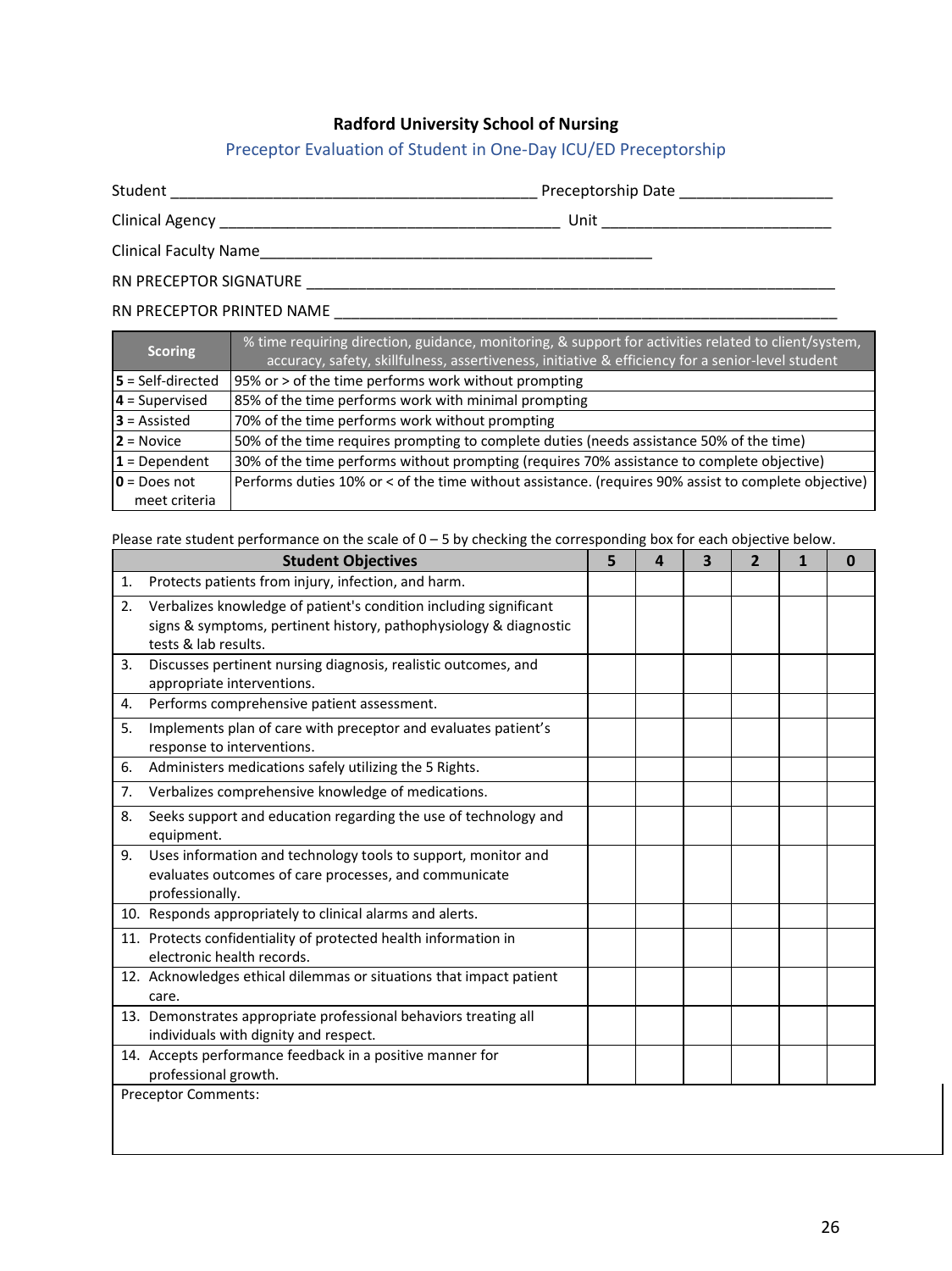Preceptor Evaluation of Student in PACU

<span id="page-26-0"></span>

| Preceptorship Date _____________________                                                            |  |  |
|-----------------------------------------------------------------------------------------------------|--|--|
|                                                                                                     |  |  |
| Student Start Time ______________________________Student End Time _________________________________ |  |  |
|                                                                                                     |  |  |
|                                                                                                     |  |  |
|                                                                                                     |  |  |
|                                                                                                     |  |  |
|                                                                                                     |  |  |
|                                                                                                     |  |  |

# **Scan the completed document and email to** \_\_\_\_\_\_\_\_\_\_\_\_\_\_\_\_\_\_\_\_\_\_\_\_\_\_\_\_\_\_\_\_\_\_\_\_\_\_\_\_\_\_\_\_\_\_\_\_

#### **Please rate student performance on the Student Objectives for this**

| <b>Evaluation Criteria / Student Objectives</b>                                                         | Above<br>Average | <b>Satisfactory</b> | Unsatisfactory |
|---------------------------------------------------------------------------------------------------------|------------------|---------------------|----------------|
| Demonstrates a positive and caring attitude                                                             |                  |                     |                |
| Demonstrates professional behavior &<br>maintains confidentiality at all times                          |                  |                     |                |
| Provides safe competent care                                                                            |                  |                     |                |
| Demonstrates a desire to learn                                                                          |                  |                     |                |
| Participates in collection of pertinent patient data<br>from medical record, reports, and observation   |                  |                     |                |
| Assists with identifying changes in patient's status                                                    |                  |                     |                |
| Identifies patient teaching needs and participates in<br>meeting these needs as the opportunities arise |                  |                     |                |
| Observes patient assessments, reports being<br>given, treatments and procedures whenever possible       |                  |                     |                |
| Communicates patient care issues in a professional manner                                               |                  |                     |                |

**Preceptor Comments:** (for ratings of Above Average or Unsatisfactory, please comment and include rationale)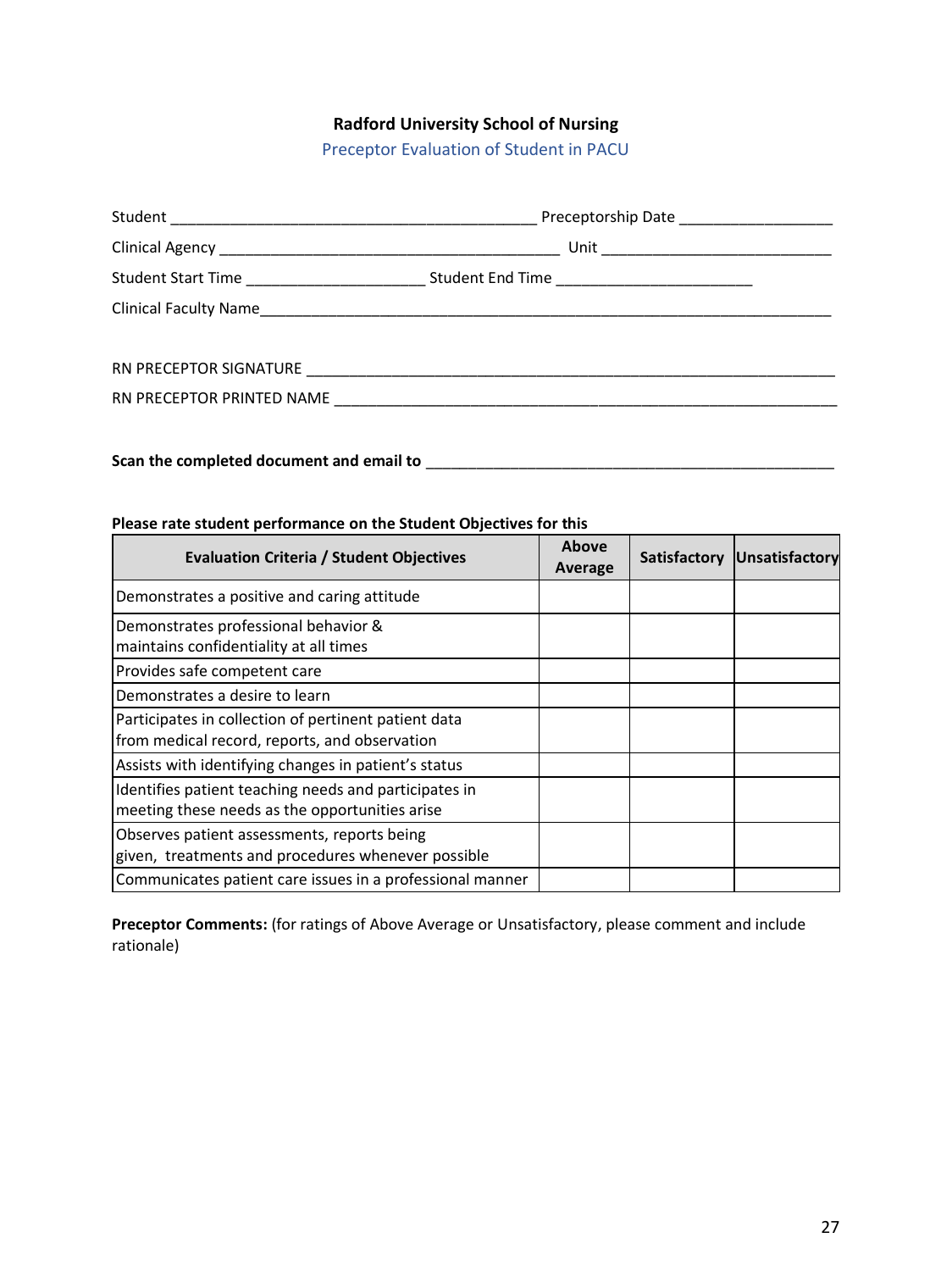Student Evaluation of Preceptor in One Day Experience

<span id="page-27-0"></span>Student \_\_\_\_\_\_\_\_\_\_\_\_\_\_\_\_\_\_\_\_\_\_\_\_\_\_\_\_\_\_\_ Preceptor \_\_\_\_\_\_\_\_\_\_\_\_\_\_\_\_\_\_\_\_\_\_\_\_\_\_\_\_\_\_\_

Date of Preceptorship: \_\_\_\_\_\_\_\_\_\_\_\_\_\_\_\_\_\_\_\_\_

Rate your preceptor on each of the following items. The feedback will be used for future planning. Thank you!

#### **PLEASE CIRCLE YOUR RESPONSE for each of the items below.**

| <b>Evaluation Criteria</b>                                   | <b>Below</b><br>Average | Average        | Above<br>Average | <b>Not</b><br><b>Applicable</b> |
|--------------------------------------------------------------|-------------------------|----------------|------------------|---------------------------------|
| Serves as a professional role model                          | 1                       | 2              | 3                | N/A                             |
| Establishes rapport with student                             | 1                       | 2              | 3                | N/A                             |
| Guides and assists student in clinical practice              | 1                       | $\mathfrak{p}$ | 3                | N/A                             |
| Is receptive to student's questions and concerns             | 1                       | $\mathcal{P}$  | 3                | N/A                             |
| Provides adequate feedback on clinical performance           | 1                       | $\mathfrak{p}$ | 3                | N/A                             |
| Provides clinical experiences consistent with the objectives | 1                       | $\mathfrak{p}$ | 3                | N/A                             |
| Overall, how would you rate this preceptor?                  |                         | $\mathfrak{p}$ | 3                | N/A                             |

**Student Comments:** (Please comment on Above or Below Average ratings)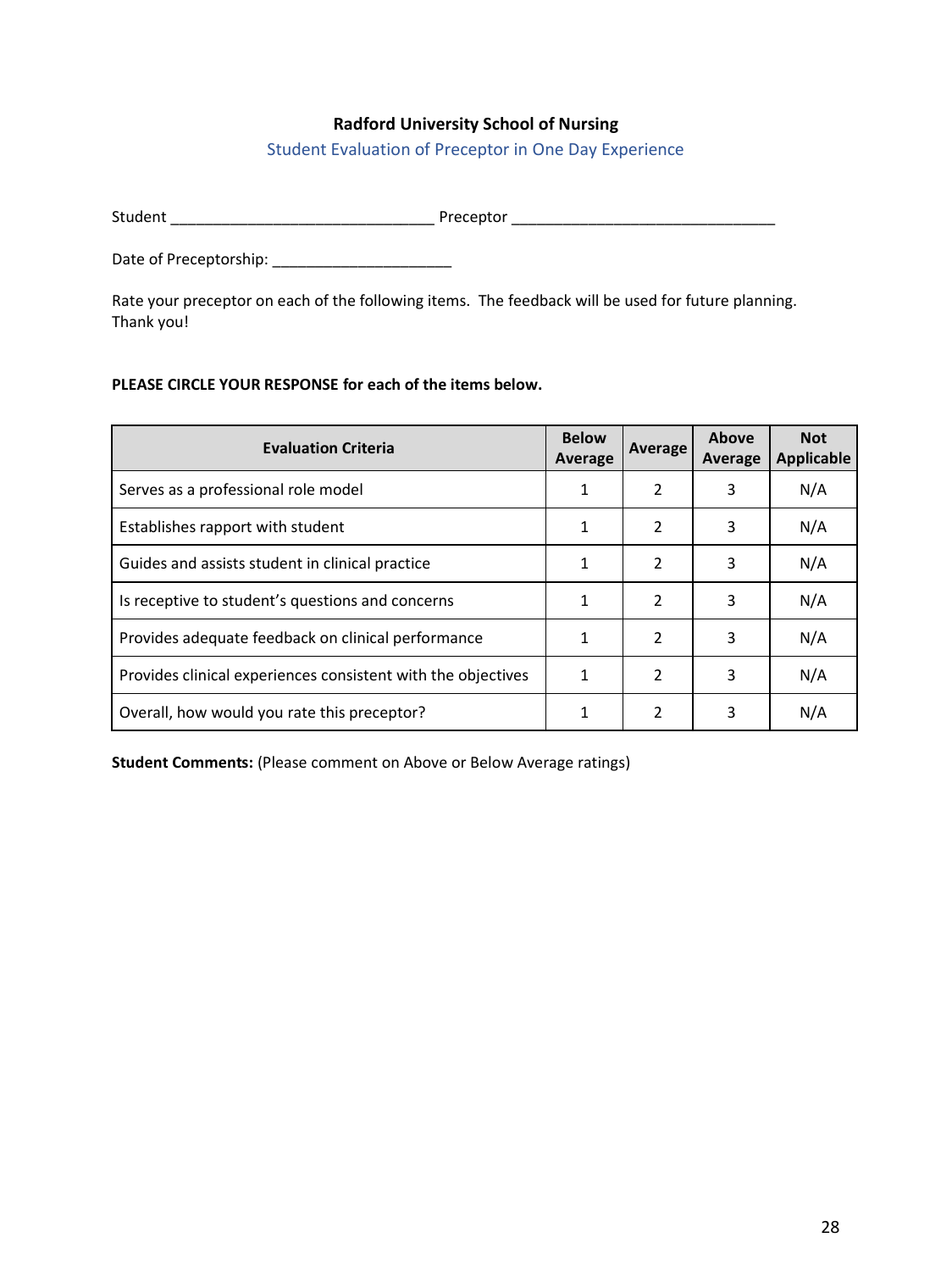#### **Radford University School of Nursing** NURS 454 Clinical Nursing Practicum

# Placement Agreement Between Clinical Preceptor and Student

- <span id="page-28-0"></span>1. It is understood that the undergraduate Level IV nursing student is responsible and accountable for 168 hours of working with their clinical preceptor.
- 2. It is understood that this is a clinical nursing practicum experience in a tertiary health care setting.
- 3. It is understood that the "hours" requirement must be completed in accordance with preceptor's schedule. The student is to work **only** when the preceptor is on duty.
- 4. It is understood that **the student may work any shift** and plans his/her schedule in accordance with the agency preceptor's schedule.
- 5. It is understood that the student is expected to be on duty on the days negotiated with the preceptor and to be on time.
- 6. It is understood that, if for any reason, the student needs to request a change in the planned work schedule, he or she must notify his/her clinical preceptor and course faculty member PRIOR to this change except in an emergency.
- 7. It is understood that, if the preceptor must be absent on a planned work day, he or she will make every effort to notify the student prior to the beginning of the shift. The student will then be responsible for notifying the faculty supervisor for help arranging an alternate work day or substitute preceptor.
- 8. It is understood that it is the student's responsibility to keep his/her calendar schedule accurate and up-to-date for self, clinical preceptor, and course faculty.
- 9. It is understood that the student is to give his/her clinical preceptor specific, written, professional objectives he/she wishes to meet through this practicum. These objectives have been negotiated with course faculty prior to beginning the practicum.
- 10. It is understood that the student will adhere to agency's policies, procedures, and standards of care as well as follow guidelines in the School of Nursing Student Handbook.
- 11. It is understood that the student **cannot** take verbal or telephone orders from a physician.
- 12. It is understood that, if the student and/or clinical preceptor have any questions or there are any issues regarding student performance, patient care, etc., the clinical preceptor or student will contact the faculty supervisor or course coordinator directly and as soon as possible so that question may be answered or problems resolved immediately.
- 13. It is understood that the student will be punctual to the clinical setting for practicum experiences and will be in appropriate clinical uniform for the practicum setting.

*Note***: The student must turn in the completed signed form in D2L prior to starting the first day of clinical practicum. The original form** *MUST* **be turned into Becky Underwood, lead instructor prior to the last day scheduled. It can be turned in on the clinical presentation day.**

\_\_\_\_\_\_\_\_\_\_\_\_\_\_\_\_\_\_\_\_\_\_\_\_\_\_\_\_\_\_\_\_\_\_ \_\_\_\_\_\_\_\_\_\_\_\_\_\_\_\_\_\_\_\_\_\_\_\_\_\_\_\_\_\_\_\_\_\_

\_\_\_\_\_\_\_\_\_\_\_\_\_\_\_\_\_\_\_\_\_\_\_\_\_\_\_\_\_\_\_\_\_\_ \_\_\_\_\_\_\_\_\_\_\_\_\_\_\_\_\_\_\_\_\_\_\_\_\_\_\_\_\_\_\_\_\_\_

Clinical Preceptor Nursing 454 Student

Date **Date** Date **Date** Date **Date**